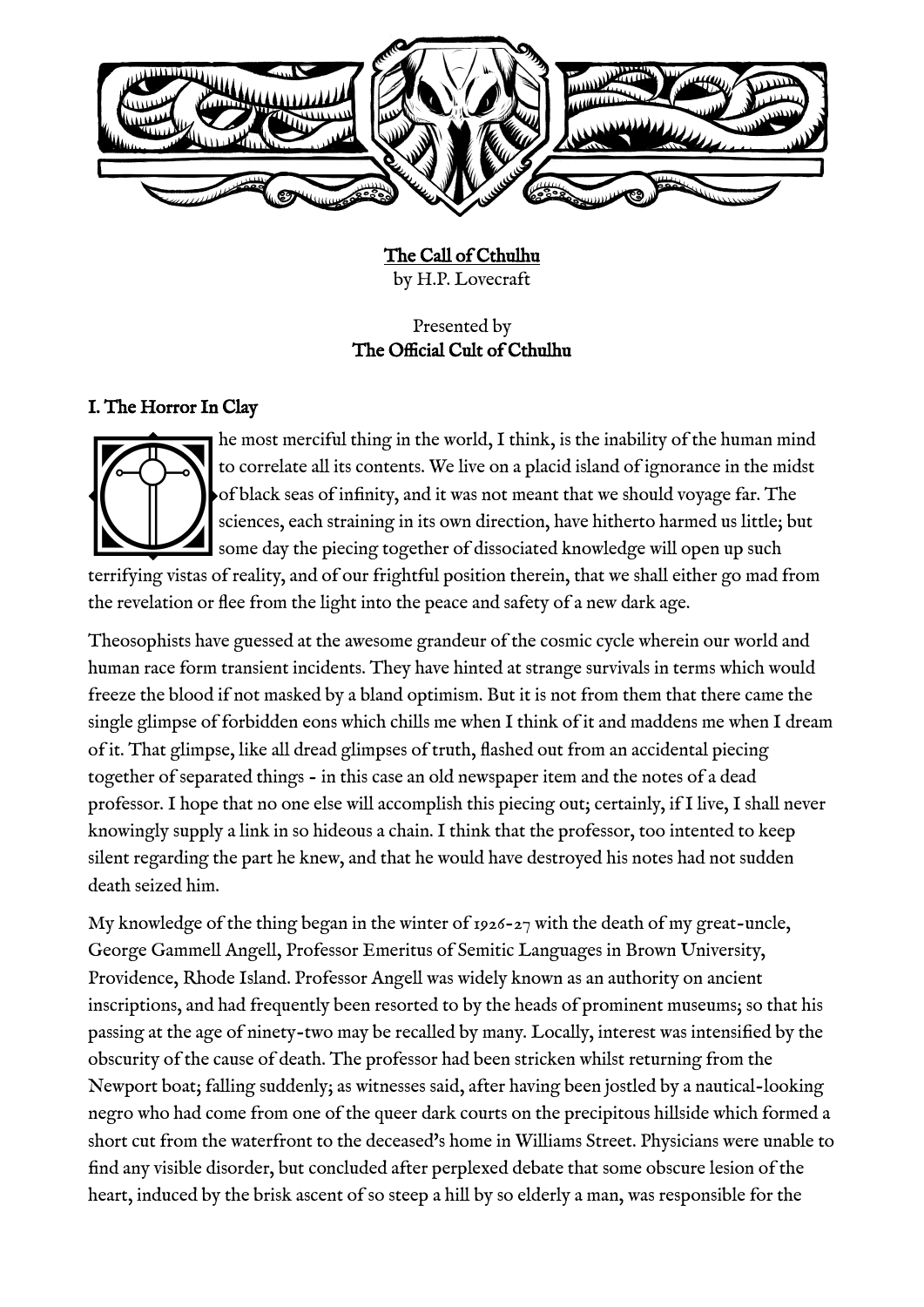end. At the time I saw no reason to dissent from this dictum, but latterly I am inclined to wonder and more than wonder.

As my great-uncle's heir and executor, for he died a childless widower, I was expected to go over his papers with some thoroughness; and for that purpose moved his entire set of files and boxes to my quarters in Boston. Much of the material which I correlated will be later published by the American Archaeological Society, but there was one box which I found exceedingly puzzling, and which I felt much averse from showing to other eyes. It had been locked and I did not fnd the key till it occurred to me to examine the personal ring which the professor carried in his pocket. Then, indeed, I succeeded in opening it, but when I did so seemed only to be confronted by a greater and more closely locked barrier. For what could be the meaning of the queer clay bas-relief and the disjointed jottings, ramblings, and cuttings which I found? Had my uncle, in his latter years become credulous of the most superfcial impostures? I resolved to search out the eccentric sculptor responsible for this apparent disturbance of an old man's peace of mind.

The bas-relief was a rough rectangle less than an inch thick and about five by six inches in area; obviously of modern origin. Its designs, however, were far from modern in atmosphere and suggestion; for, although the vagaries of cubism and futurism are many and wild, they do not often reproduce that cryptic regularity which lurks in prehistoric writing. And writing of some kind the bulk of these designs seemed certainly to be; though my memory, despite much the papers and collections of my uncle, failed in any way to identify this particular species, or even hint at its remotest affiliations.

Above these apparent hieroglyphics was a fgure of evident pictorial intent, though its impressionistic execution forbade a very clear idea of its nature. It seemed to be a sort of monster, or symbol representing a monster, of a form which only a diseased fancy could conceive. If I say that my somewhat extravagant imagination yielded simultaneous pictures of an octopus, a dragon, and a human caricature, I shall not be unfaithful to the spirit of the thing. A pulpy, tentacled head surmounted a grotesque and scaly body with rudimentary wings; but it was the *general outline* of the whole which made it most shockingly frightful. Behind the fgure was a vague suggestions of a Cyclopean architectural background.

The writing accompanying this oddity was, aside from a stack of press cuttings, in Professor Angell's most recent hand; and made no pretense to literary style. What seemed to be the main document was headed "THE CULT OF CTHULHU" in characters painstakingly printed to avoid the erroneous reading of a word so unheard-of. This manuscript was divided into two sections, the first of which was headed "1925 - Dream and Dream Work of H.A. Wilcox,  $7$  Thomas St., Providence, R. I.", and the second, "Narrative of Inspector John R. Legrasse, 121 Bienville St., New Orleans, La., at 1908 A. A. S. Mtg. - Notes on Same, & Prof. Webb's Acct." The other manuscript papers were brief notes, some of them accounts of the queer dreams of diferent persons, some of them citations from theosophical books and magazines (notably W. Scott-Elliot's *Atlantis and the Lost Lemuria*), and the rest comments on long-surviving secret societies and hidden cults, with references to passages in such mythological and anthropological source-books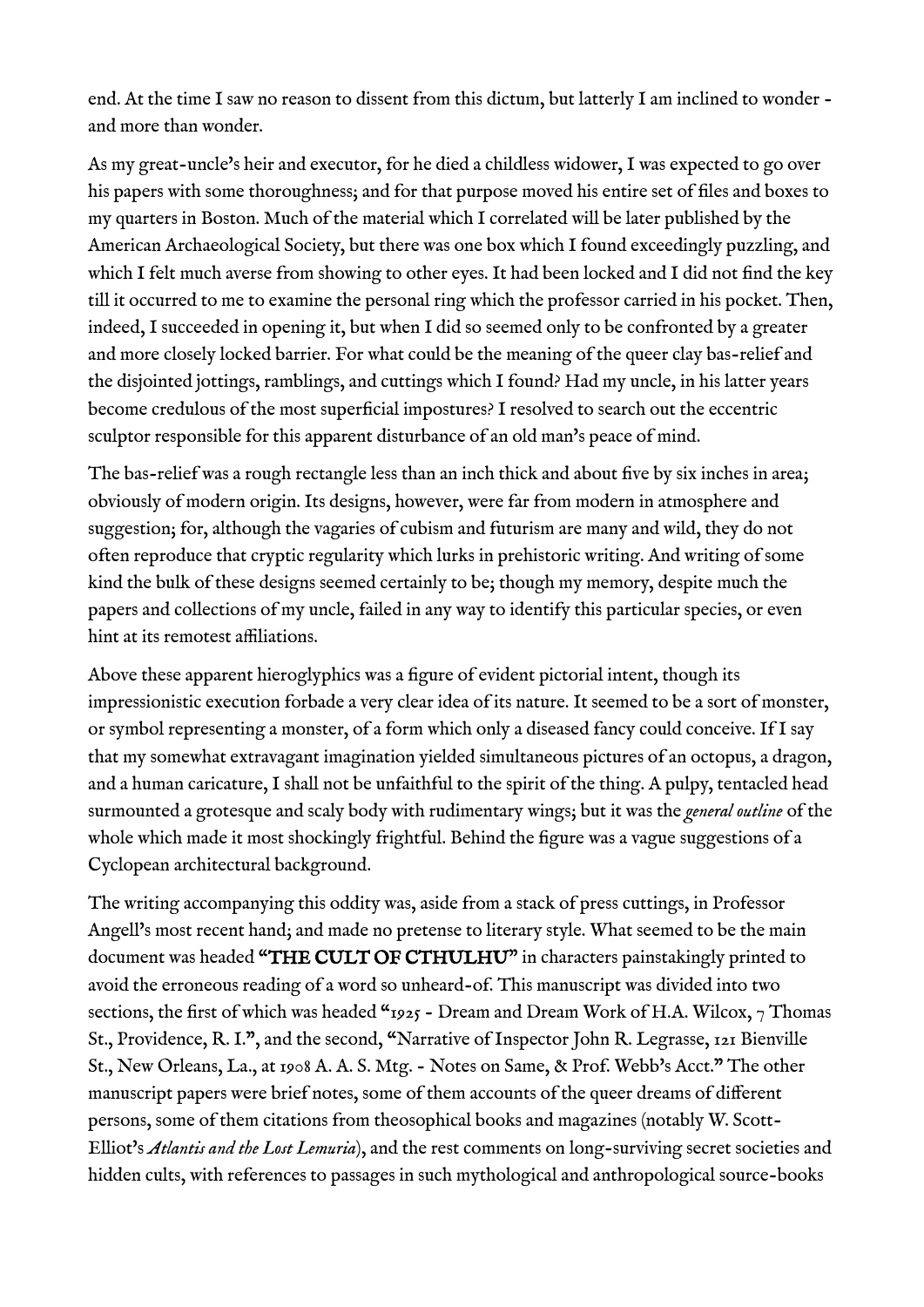as Frazer's *Golden Bough* and Miss Murray's *Witch-Cult in Western Europe*. The cuttings largely alluded to outré mental illness and outbreaks of group folly or mania in the spring of 1925.

The first half of the principal manuscript told a very particular tale. It appears that on March 1st, 1925, a thin, dark young man of neurotic and excited aspect had called upon Professor Angell bearing the singular clay bas-relief, which was then exceedingly damp and fresh. His card bore the name of Henry Anthony Wilcox, and my uncle had recognized him as the youngest son of an excellent family slightly known to him, who had latterly been studying sculpture at the Rhode Island School of Design and living alone at the Fleur-de-Lys Building near that institution. Wilcox was a precocious youth of known genius but great eccentricity, and had from chidhood excited attention through the strange stories and odd dreams he was in the habit of relating. He called himself "psychically hypersensitive", but the staid folk of the ancient commercial city dismissed him as merely "queer." Never mingling much with his kind, he had dropped gradually from social visibility, and was now known only to a small group of esthetes from other towns. Even the Providence Art Club, anxious to preserve its conservatism, had found him quite hopeless.

On the ocassion of the visit, ran the professor's manuscript, the sculptor abruptly asked for the beneft of his host's archeological knowledge in identifying the hieroglyphics of the bas-relief. He spoke in a dreamy, stilted manner which suggested pose and alienated sympathy; and my uncle showed some sharpness in replying, for the conspicuous freshness of the tablet implied kinship with anything but archeology. Young Wilcox's rejoinder, which impressed my uncle enough to make him recall and record it verbatim, was of a fantastically poetic cast which must have typifed his whole conversation, and which I have since found highly characteristic of him. He said, "It is new, indeed, for I made it last night in a dream of strange cities; and dreams are older than brooding Tyre, or the contemplative Sphinx, or garden-girdled Babylon."

It was then that he began that rambling tale which suddenly played upon a sleeping memory and won the fevered interest of my uncle. There had been a slight earthquake tremor the night before, the most considerable felt in New England for some years; and Wilcox's imagination had been keenly afected. Upon retiring, he had had an unprecedented dream of great Cyclopean cities of Titan blocks and sky-fung monoliths, all dripping with green ooze and sinister with latent horror. Hieroglyphics had covered the walls and pillars, and from some undetermined point below had come a voice that was not a voice; a chaotic sensation which only fancy could transmute into sound, but which he attempted to render by the almost unpronounceable jumble of letters:

# "*Cthulhu fhtagn."*

This verbal jumble was the key to the recollection which excited and disturbed Professor Angell. He questioned the sculptor with scientifc minuteness; and studied with frantic intensity the basrelief on which the youth had found himself working, chilled and clad only in his night clothes, when waking had stolen bewilderingly over him. My uncle blamed his old age, Wilcox afterwards said, for his slowness in recognizing both hieroglyphics and pictorial design. Many of his questions seemed highly out of place to his visitor, especially those which tried to connect the latter with strange cults or societies; and Wilcox could not understand the repeated promises of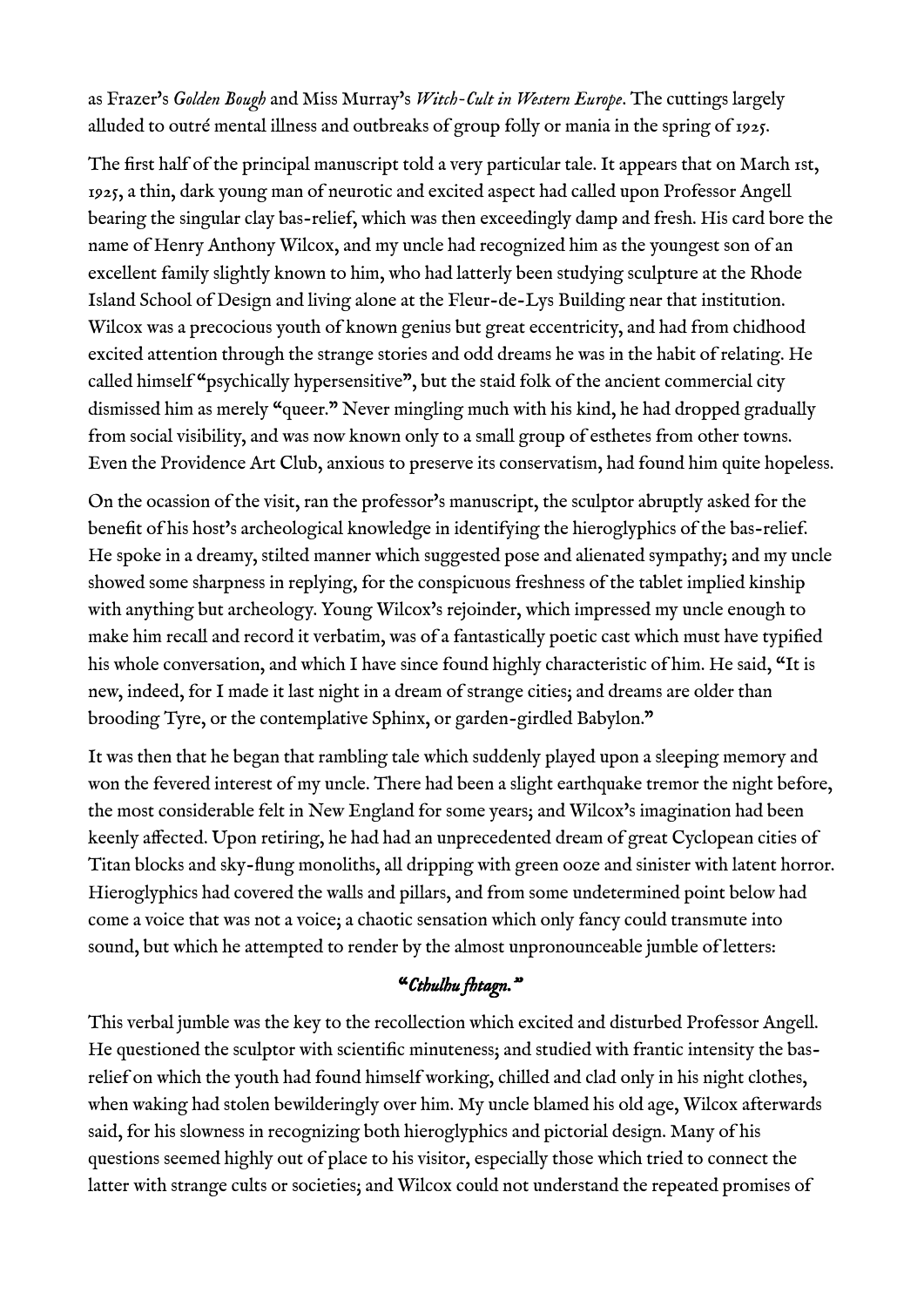silence which he was offered in exchange for an admission of membership in some widespread mystical or paganly religious body. When Professor Angell became convinced that the sculptor was indeed ignorant of any cult or system of cryptic lore, he besieged his visitor with demands for future reports of dreams. This bore regular fruit, for after the frst interview the manuscript records daily calls of the young man, during which he related startling fragments of nocturnal imaginery whose burden was always some terrible Cyclopean vista of dark and dripping stone, with a subterrene voice or intelligence shouting monotonously in enigmatical sense-impacts uninscribable save as gibberish. The two sounds frequently repeated are those rendered by the letters "*Cthulhu"* and "*R'lyeh."*

On March 23, the manuscript continued, Wilcox failed to appear; and inquiries at his quarters revealed that he had been stricken with an obscure sort of fever and taken to the home of his family in Waterman Street. He had cried out in the night, arousing several other artists in the building, and had manifested since then only alternations of unconsciousness and delirium. My uncle at once telephoned the family, and from that time forward kept close watch of the case; calling often at the Thayer Street office of Dr. Tobey, whom he learned to be in charge. The youth's febrile mind, apparently, was dwelling on strange things; and the doctor shuddered now and then as he spoke of them. They included not only a repetition of what he had formerly dreamed, but touched wildly on a gigantic thing "miles high" which walked or lumbered about.

He at no time fully described this object but occasional frantic words, as repeated by Dr. Tobey, convinced the professor that it must be identical with the nameless monstrosity he had sought to depict in his dream-sculpture. Reference to this object, the doctor added, was invariably a prelude to the young man's subsidence into lethargy. His temperature, oddly enough, was not greatly above normal; but the whole condition was otherwise such as to suggest true fever rather than mental disorder.

On April 2 at about 3 P.M. every trace of Wilcox's malady suddenly ceased. He sat upright in bed, astonished to fnd himself at home and completely ignorant of what had happened in dream or reality since the night of March 22. Pronounced well by his physician, he returned to his quarters in three days; but to Professor Angell he was of no further assistance. All traces of strange dreaming had vanished with his recovery, and my uncle kept no record of his night-thoughts after a week of pointless and irrelevant accounts of thoroughly usual visions.

Here the frst part of the manuscript ended, but references to certain of the scattered notes gave me much material for thought - so much, in fact, that only the ingrained skepticism then forming my philosophy can account for my continued distrust of the artist. The notes in question were those descriptive of the dreams of various persons covering the same period as that in which young Wilcox had had his strange visitations. My uncle, it seems, had quickly instituted a prodigiously far-fung body of inquires amongst nearly all the friends whom he could question without impertinence, asking for nightly reports of their dreams, and the dates of any notable visions for some time past. The reception of his request seems to have varied; but he must, at the very least, have received more responses than any ordinary man could have handled without a secretary. This original correspondence was not preserved, but his notes formed a thorough and really signifcant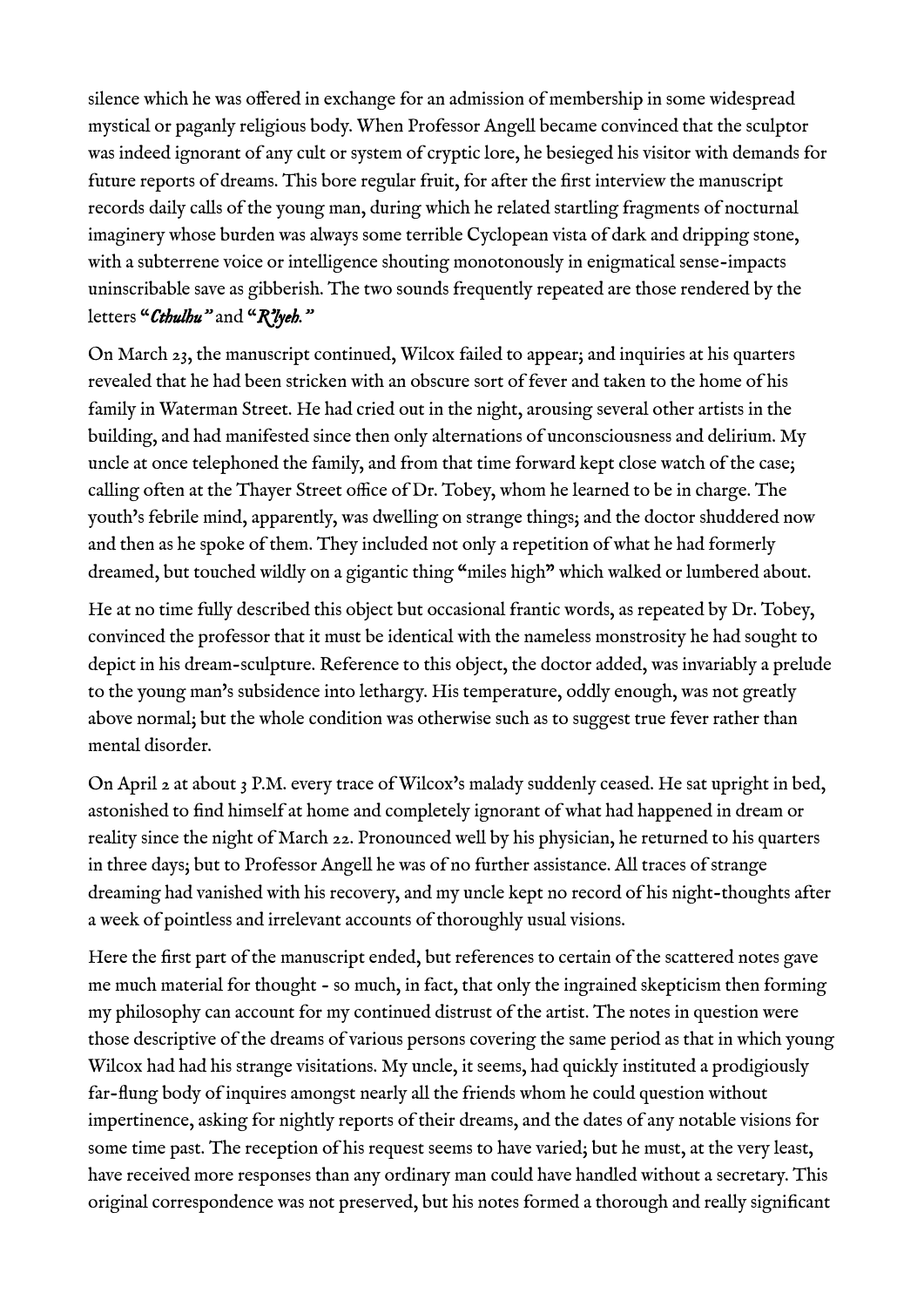digest. Average people in society and business - New England's traditional "salt of the earth" gave an almost completely negative result, though scattered cases of uneasy but formless nocturnal impressions appear here and there, always between March 23 and and April 2 - the period of young Wilcox's delirium. Scientific men were little more affected, though four cases of vague description suggest fugitive glimpses of strange landscapes, and in one case there is mentioned a dread of something abnormal.

It was from the artists and poets that the pertinent answers came, and I know that panic would have broken loose had they been able to compare notes. As it was, lacking their original letters, I half suspected the compiler of having asked leading questions, or of having edited the correspondence in corroboration of what he had latently resolved to see. That is why I continued to feel that Wilcox, somehow cognizant of the old data which my uncle had possessed, had been imposing on the veteran scientist. These responses from esthetes told disturbing tale. From February 28 to April 2 a large proportion of them had dreamed very bizarre things, the intensity of the dreams being immeasurably the stronger during the period of the sculptor's delirium. Over a fourth of those who reported anything, reported scenes and half-sounds not unlike those which Wilcox had described; and some of the dreamers confessed acute fear of the gigantic nameless thing visible toward the last. One case, which the note describes with emphasis, was very sad. The subject, a widely known architect with leanings toward theosophy and occultism, went violently insane on the date of young Wilcox's seizure, and expired several months later after incessant screamings to be saved from some escaped denizen of hell. Had my uncle referred to these cases by name instead of merely by number, I should have attempted some corroboration and personal investigation; but as it was, I succeeded in tracing down only a few. All of these, however, bore out the notes in full. I have often wondered if all the the objects of the professor's questioning felt as puzzled as did this fraction. It is well that no explanation shall ever reach them.

The press cuttings, as I have intimated, touched on cases of panic, mania, and eccentricity during the given period. Professor Angell must have employed a cutting bureau, for the number of extracts was tremendous, and the sources scattered throughout the globe. Here was a nocturnal suicide in London, where a lone sleeper had leaped from a window after a shocking cry. Here likewise a rambling letter to the editor of a paper in South America, where a fanatic deduces a dire future from visions he has seen. A dispatch from California describes a theosophist colony as donning white robes en masse for some "glorious fulfiment" which never arrives, whilst items from India speak guardedly of serious native unrest toward the end of March 22-23.

The west of Ireland, too, is full of wild rumour and legendry, and a fantastic painter named Ardois-Bonnot hangs a blasphemous *Dream Landscape* in the Paris spring salon of 1926. And so numerous are the recorded troubles in insane asylums that only a miracle can have stopped the medical fraternity from noting strange parallelisms and drawing mystifed conclusions. A weird bunch of cuttings, all told; and I can at this date scarcely envisage the callous rationalism with which I set them aside. But I was then convinced that young Wilcox had known of the older matters mentioned by the professor.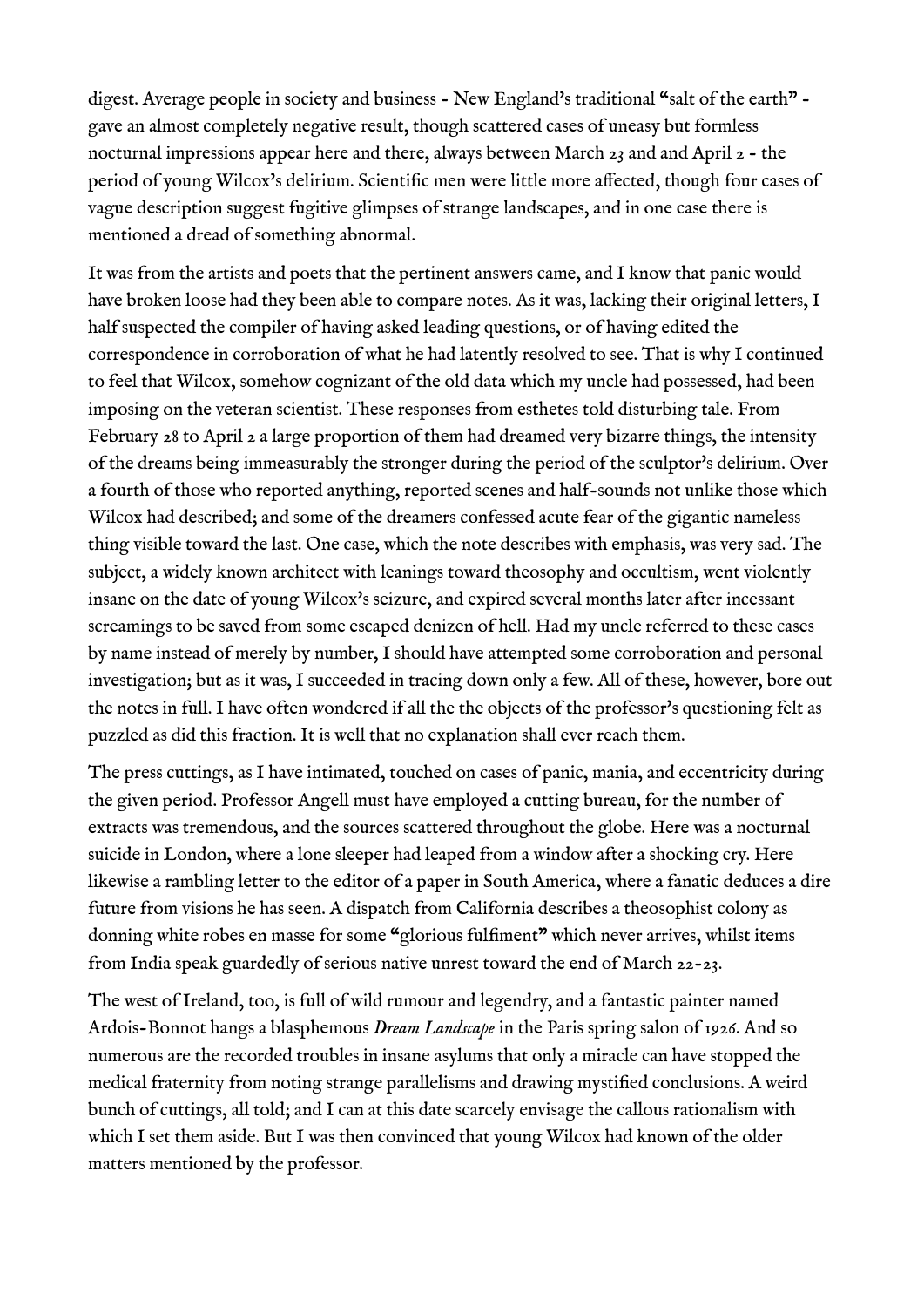### II. The Tale of Inspector Legrasse.



he older matters which had made the sculptor's dream and bas-relief so signifcant to my uncle formed the subject of the second half of his long manuscript. Once before, it appears, Professor Angell had seen the hellish outlines of the nameless monstrosity, puzzled over the unknown hieroglyphics, and heard the ominous syllables which can be rendered only as "*Cthulhu"*; and all

this in so stirring and horrible a connexion that it is small wonder he pursued young Wilcox with queries and demands for data.

This earlier experience had come in 1908, seventeen years before, when the American Archaeological Society held its annual meeting in St. Louis. Professor Angell, as beftted one of his authority and attainments, had had a prominent part in all the deliberations; and was one of the frst to be approached by the several outsiders who took advantage of the convocation to ofer questions for correct answering and problems for expert solution.

The chief of these outsiders, and in a short time the focus of interest for the entire meeting, was a commonplace-looking middle-aged man who had travelled all the way from New Orleans for certain special information unobtainable from any local source. His name was John Raymond Legrasse, and he was by profession an Inspector of Police. With him he bore the subject of his visit, a grotesque, repulsive, and apparently very ancient stone statuette whose origin he was at a loss to determine. It must not be fancied that Inspector Legrasse had the least interest in archaeology. On the contrary, his wish for enlightenment was prompted by purely professional considerations. The statuette, idol, fetish, or whatever it was, had been captured some months before in the wooded swamps south of New Orleans during a raid on a supposed voodoo meeting; and so singular and hideous were the rites connected with it, that the police could not but realise that they had stumbled on a dark cult totally unknown to them, and infnitely more diabolic than even the blackest of the African voodoo circles. Of its origin, apart from the erratic and unbelievable tales extorted from the captured members, absolutely nothing was to be discovered; hence the anxiety of the police for any antiquarian lore which might help them to place the frightful symbol, and through it track down the cult to its fountain-head.

Inspector Legrasse was scarcely prepared for the sensation which his ofering created. One sight of the thing had been enough to throw the assembled men of science into a state of tense excitement, and they lost no time in crowding around him to gaze at the diminutive figure whose utter strangeness and air of genuinely abysmal antiquity hinted so potently at unopened and archaic vistas. No recognised school of sculpture had animated this terrible object, yet centuries and even thousands of years seemed recorded in its dim and greenish surface of unplaceable stone.

The fgure, which was fnally passed slowly from man to man for close and careful study, was between seven and eight inches in height, and of exquisitely artistic workmanship. It represented a monster of vaguely anthropoid outline, but with an octopus-like head whose face was a mass of feelers, a scaly, rubbery-looking body, prodigious claws on hind and fore feet, and long, narrow wings behind. This thing, which seemed instinct with a fearsome and unnatural malignancy, was of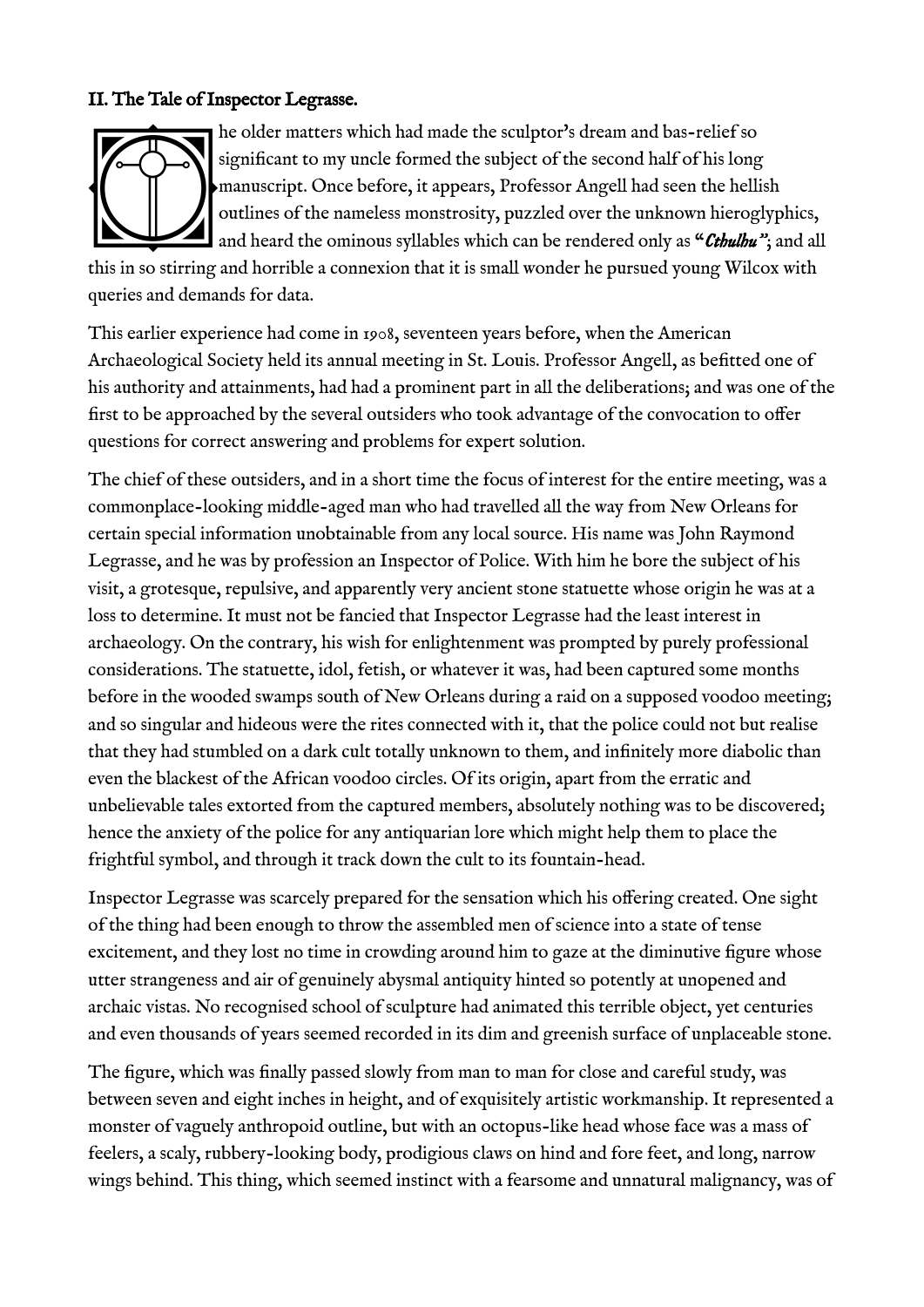a somewhat bloated corpulence, and squatted evilly on a rectangular block or pedestal covered with undecipherable characters. The tips of the wings touched the back edge of the block, the seat occupied the centre, whilst the long, curved claws of the doubled-up, crouching hind legs gripped the front edge and extended a quarter of the way clown toward the bottom of the pedestal. The cephalopod head was bent forward, so that the ends of the facial feelers brushed the backs of huge fore paws which clasped the croucher's elevated knees. The aspect of the whole was abnormally life-like, and the more subtly fearful because its source was so totally unknown. Its vast, awesome, and incalculable age was unmistakable; yet not one link did it shew with any known type of art belonging to civilisation's youth - or indeed to any other time. Totally separate and apart, its very material was a mystery; for the soapy, greenish-black stone with its golden or iridescent fecks and striations resembled nothing familiar to geology or mineralogy. The characters along the base were equally baffling; and no member present, despite a representation of half the world's expert learning in this feld, could form the least notion of even their remotest linguistic kinship. They, like the subject and material, belonged to something horribly remote and distinct from mankind as we know it. something frightfully suggestive of old and unhallowed cycles of life in which our world and our conceptions have no part.

And yet, as the members severally shook their heads and confessed defeat at the Inspector's problem, there was one man in that gathering who suspected a touch of bizarre familiarity in the monstrous shape and writing, and who presently told with some diffidence of the odd trife he knew. This person was the late William Channing Webb, Professor of Anthropology in Princeton University, and an explorer of no slight note. Professor Webb had been engaged, forty-eight years before, in a tour of Greenland and Iceland in search of some Runic inscriptions which he failed to unearth; and whilst high up on the West Greenland coast had encountered a singular tribe or cult of degenerate Esquimaux whose religion, a curious form of devil-worship, chilled him with its deliberate bloodthirstiness and repulsiveness. It was a faith of which other Esquimaux knew little, and which they mentioned only with shudders, saying that it had come down from horribly ancient aeons before ever the world was made. Besides nameless rites and human sacrifces there were certain queer hereditary rituals addressed to a supreme elder devil or *tornasuk*; and of this Professor Webb had taken a careful phonetic copy from an aged *angekok* or wizard-priest, expressing the sounds in Roman letters as best he knew how. But just now of prime significance was the fetish which this cult had cherished, and around which they danced when the aurora leaped high over the ice clifs. It was, the professor stated, a very crude bas-relief of stone, comprising a hideous picture and some cryptic writing. And so far as he could tell, it was a rough parallel in all essential features of the bestial thing now lying before the meeting.

This data, received with suspense and astonishment by the assembled members, proved doubly exciting to Inspector Legrasse; and he began at once to ply his informant with questions. Having noted and copied an oral ritual among the swamp cult-worshippers his men had arrested, he besought the professor to remember as best he might the syllables taken down amongst the diabolist Esquimaux. There then followed an exhaustive comparison of details, and a moment of really awed silence when both detective and scientist agreed on the virtual identity of the phrase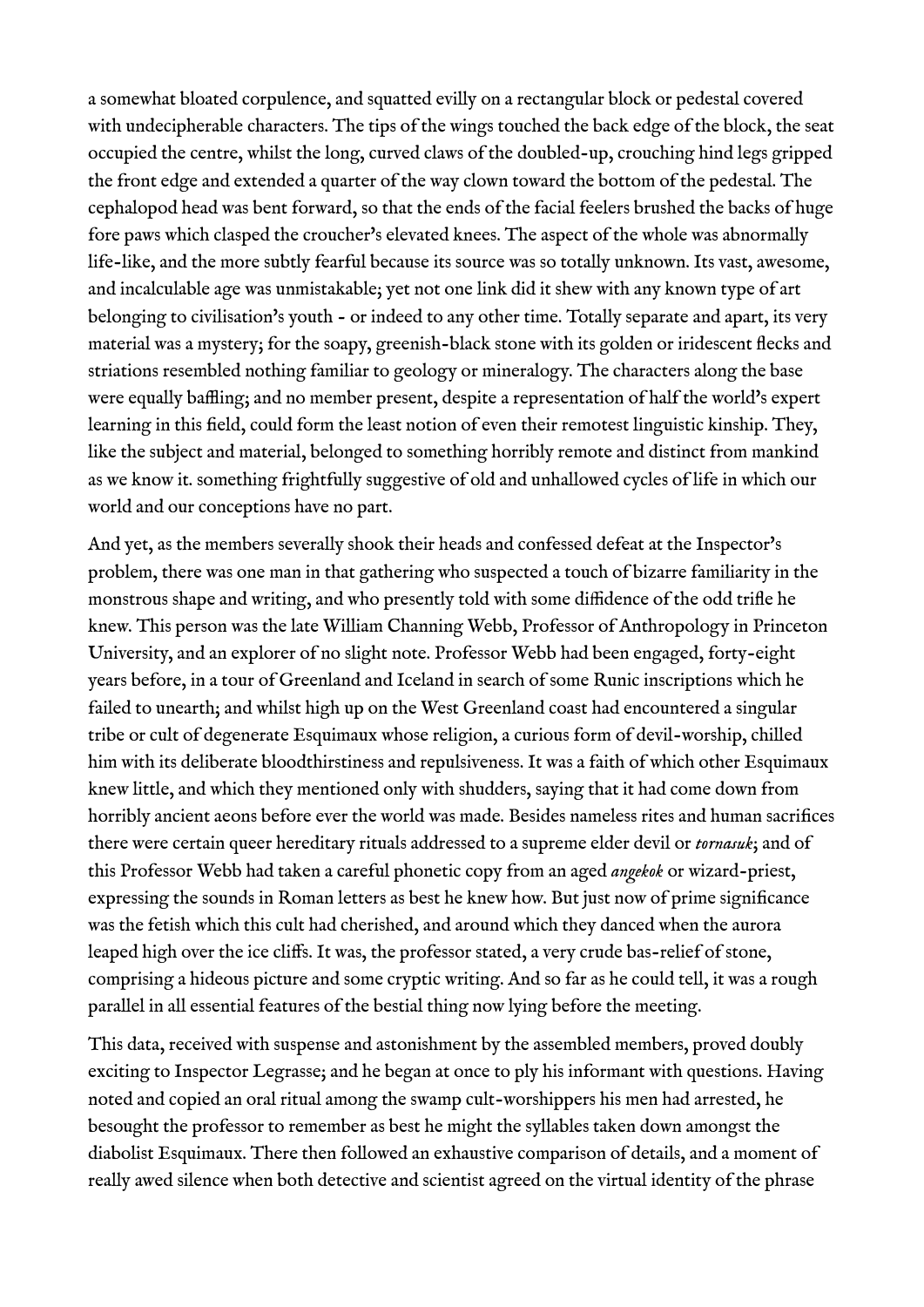common to two hellish rituals so many worlds of distance apart. What, in substance, both the Esquimaux wizards and the Louisiana swamp-priests had chanted to their kindred idols was something very like this: the word-divisions being guessed at from traditional breaks in the phrase as chanted aloud:

## *"Ph'nglui mglw'nafh Cthulhu R'lyeh wgah'nagl fhtagn."*

Legrasse had one point in advance of Professor Webb, for several among his mongrel prisoners had repeated to him what older celebrants had told them the words meant. This text, as given, ran something like this:

## "In his house at R'lyeh dead Cthulhu waits dreaming."

And now, in response to a general and urgent demand, Inspector Legrasse related as fully as possible his experience with the swamp worshippers; telling a story to which I could see my uncle attached profound signifcance. It savoured of the wildest dreams of myth-maker and theosophist, and disclosed an astonishing degree of cosmic imagination among such half-castes and pariahs as might be least expected to possess it.

On November 1st, 1907, there had come to the New Orleans police a frantic summons from the swamp and lagoon country to the south. The squatters there, mostly primitive but good-natured descendants of Laftte's men, were in the grip of stark terror from an unknown thing which had stolen upon them in the night. It was voodoo, apparently, but voodoo of a more terrible sort than they had ever known; and some of their women and children had disappeared since the malevolent tom-tom had begun its incessant beating far within the black haunted woods where no dweller ventured. There were insane shouts and harrowing screams, soul-chilling chants and dancing devil-fames; and, the frightened messenger added, the people could stand it no more.

So a body of twenty police, flling two carriages and an automobile, had set out in the late afternoon with the shivering squatter as a guide. At the end of the passable road they alighted, and for miles splashed on in silence through the terrible cypress woods where day never came. Ugly roots and malignant hanging nooses of Spanish moss beset them, and now and then a pile of dank stones or fragment of a rotting wall intensifed by its hint of morbid habitation a depression which every malformed tree and every fungous islet combined to create. At length the squatter settlement, a miserable huddle of huts, hove in sight; and hysterical dwellers ran out to cluster around the group of bobbing lanterns. The muffled beat of tom-toms was now faintly audible far, far ahead; and a curdling shriek came at infrequent intervals when the wind shifted. A reddish glare, too, seemed to flter through pale undergrowth beyond the endless avenues of forest night. Reluctant even to be left alone again, each one of the cowed squatters refused point-blank to advance another inch toward the scene of unholy worship, so Inspector Legrasse and his nineteen colleagues plunged on unguided into black arcades of horror that none of them had ever trod before.

The region now entered by the police was one of traditionally evil repute, substantially unknown and untraversed by white men. There were legends of a hidden lake unglimpsed by mortal sight, in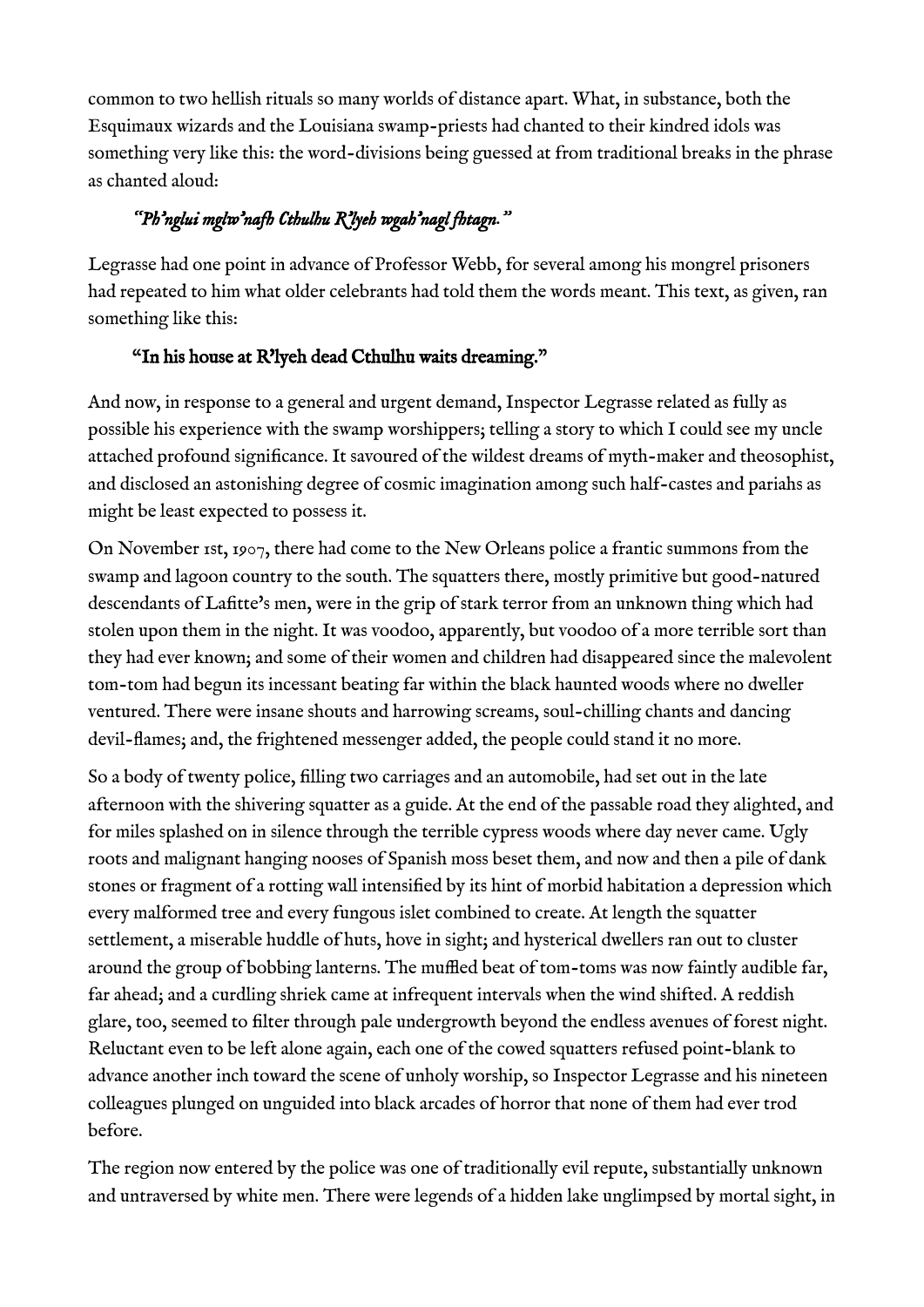which dwelt a huge, formless white polypous thing with luminous eyes; and squatters whispered that bat-winged devils few up out of caverns in inner earth to worship it at midnight. They said it had been there before d'Iberville, before La Salle, before the Indians, and before even the wholesome beasts and birds of the woods. It was nightmare itself, and to see it was to die. But it made men dream, and so they knew enough to keep away. The present voodoo orgy was, indeed, on the merest fringe of this abhorred area, but that location was bad enough; hence perhaps the very place of the worship had terrifed the squatters more than the shocking sounds and incidents.

Only poetry or madness could do justice to the noises heard by Legrasse's men as they ploughed on through the black morass toward the red glare and muffled tom-toms. There are vocal qualities peculiar to men, and vocal qualities peculiar to beasts; and it is terrible to hear the one when the source should yield the other. Animal fury and orgiastic license here whipped themselves to daemoniac heights by howls and squawking ecstacies that tore and reverberated through those nighted woods like pestilential tempests from the gulfs of hell. Now and then the less organized ululation would cease, and from what seemed a well-drilled chorus of hoarse voices would rise in sing-song chant that hideous phrase or ritual:

# *"Ph'nglui mglw'nafh Cthulhu R'lyeh wgah'nagl fhtagn."*

Then the men, having reached a spot where the trees were thinner, came suddenly in sight of the spectacle itself. Four of them reeled, one fainted, and two were shaken into a frantic cry which the mad cacophony of the orgy fortunately deadened. Legrasse dashed swamp water on the face of the fainting man, and all stood trembling and nearly hypnotised with horror.

In a natural glade of the swamp stood a grassy island of perhaps an acre's extent, clear of trees and tolerably dry. On this now leaped and twisted a more indescribable horde of human abnormality than any but a Sime or an Angarola could paint. Void of clothing, this hybrid spawn were braying, bellowing, and writhing about a monstrous ring-shaped bonfre; in the centre of which, revealed by occasional rifts in the curtain of fame, stood a great granite monolith some eight feet in height; on top of which, incongruous in its diminutiveness, rested the noxious carven statuette. From a wide circle of ten scafolds set up at regular intervals with the fame-girt monolith as a centre hung, head downward, the oddly marred bodies of the helpless squatters who had disappeared. It was inside this circle that the ring of worshippers jumped and roared, the general direction of the mass motion being from left to right in endless Bacchanal between the ring of bodies and the ring of fre.

It may have been only imagination and it may have been only echoes which induced one of the men, an excitable Spaniard, to fancy he heard antiphonal responses to the ritual from some far and unillumined spot deeper within the wood of ancient legendry and horror. This man, Joseph D. Galvez, I later met and questioned; and he proved distractingly imaginative. He indeed went so far as to hint of the faint beating of great wings, and of a glimpse of shining eyes and a mountainous white bulk beyond the remotest trees but I suppose he had been hearing too much native superstition.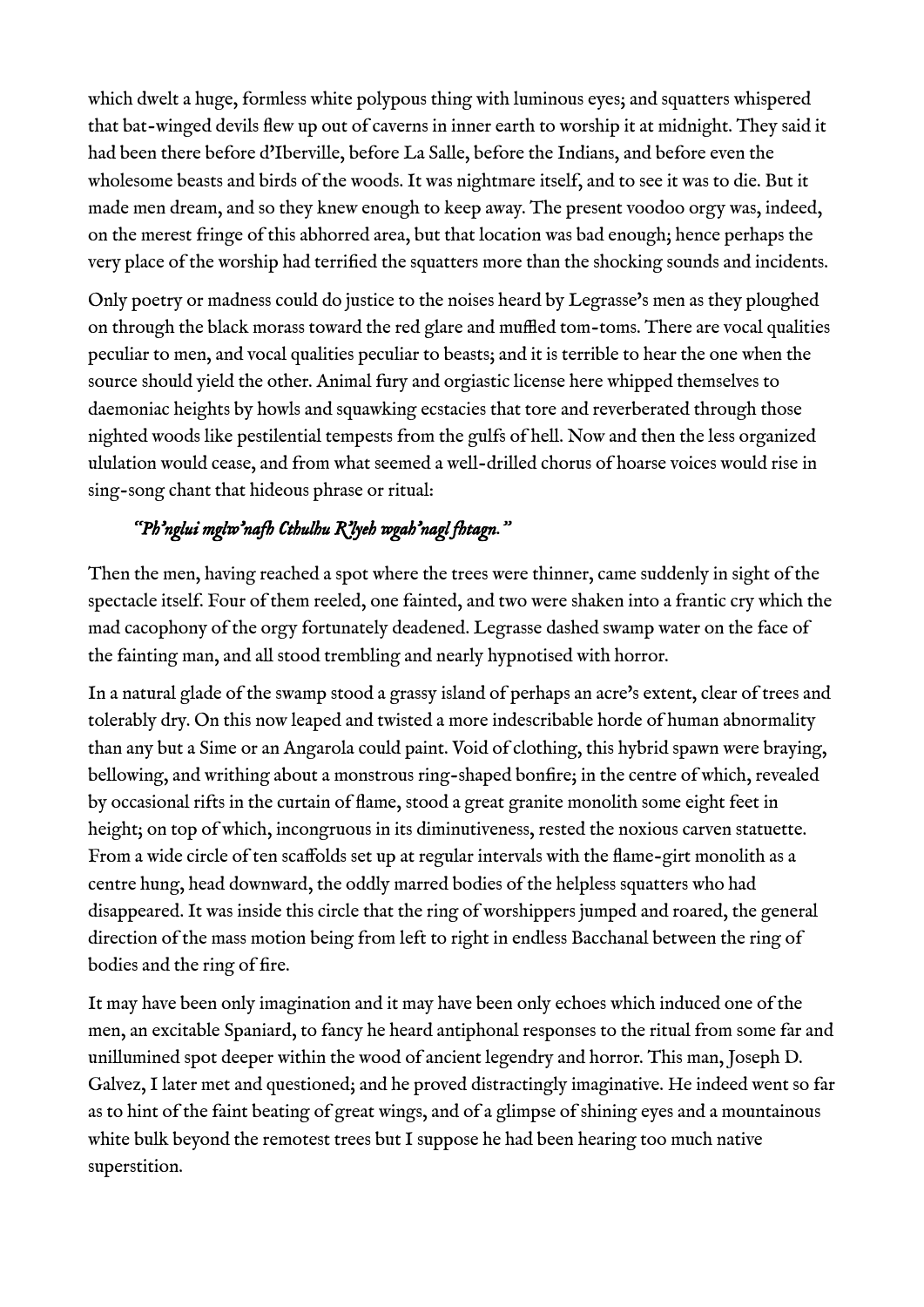Actually, the horrifed pause of the men was of comparatively brief duration. Duty came frst; and although there must have been nearly a hundred mongrel celebrants in the throng, the police relied on their frearms and plunged determinedly into the nauseous rout. For fve minutes the resultant din and chaos were beyond description. Wild blows were struck, shots were fred, and escapes were made; but in the end Legrasse was able to count some forty-seven sullen prisoners, whom he forced to dress in haste and fall into line between two rows of policemen. Five of the worshippers lay dead, and two severely wounded ones were carried away on improvised stretchers by their fellow-prisoners. The image on the monolith, of course, was carefully removed and carried back by Legrasse.

Examined at headquarters after a trip of intense strain and weariness, the prisoners all proved to be men of a very low, mixed-blooded, and mentally aberrant type. Most were seamen, and a sprinkling of Negroes and mulattoes, largely West Indians or Brava Portuguese from the Cape Verde Islands, gave a colouring of voodooism to the heterogeneous cult. But before many questions were asked, it became manifest that something far deeper and older than Negro fetishism was involved. Degraded and ignorant as they were, the creatures held with surprising consistency to the central idea of their loathsome faith.

They worshipped, so they said, the Great Old Ones who lived ages before there were any men, and who came to the young world out of the sky. Those Old Ones were gone now, inside the earth and under the sea; but their dead bodies had told their secrets in dreams to the frst men, who formed a cult which had never died. This was that cult, and the prisoners said it had always existed and always would exist, hidden in distant wastes and dark places all over the world until the time when the great priest Cthulhu, from his dark house in the mighty city of R'lyeh under the waters, should rise and bring the earth again beneath his sway. Some day he would call, when the stars were ready, and the secret cult would always be waiting to liberate him.

Meanwhile no more must be told. There was a secret which even torture could not extract. Mankind was not absolutely alone among the conscious things of earth, for shapes came out of the dark to visit the faithful few. But these were not the Great Old Ones. No man had ever seen the Old Ones. The carven idol was great Cthulhu, but none might say whether or not the others were precisely like him. No one could read the old writing now, but things were told by word of mouth. The chanted ritual was not the secret - that was never spoken aloud, only whispered. The chant meant only this: "In his house at R'lyeh dead Cthulhu waits dreaming."

Only two of the prisoners were found sane enough to be hanged, and the rest were committed to various institutions. All denied a part in the ritual murders, and averred that the killing had been done by Black Winged Ones which had come to them from their immemorial meeting-place in the haunted wood. But of those mysterious allies no coherent account could ever be gained. What the police did extract, came mainly from the immensely aged mestizo named Castro, who claimed to have sailed to strange ports and talked with undying leaders of the cult in the mountains of China.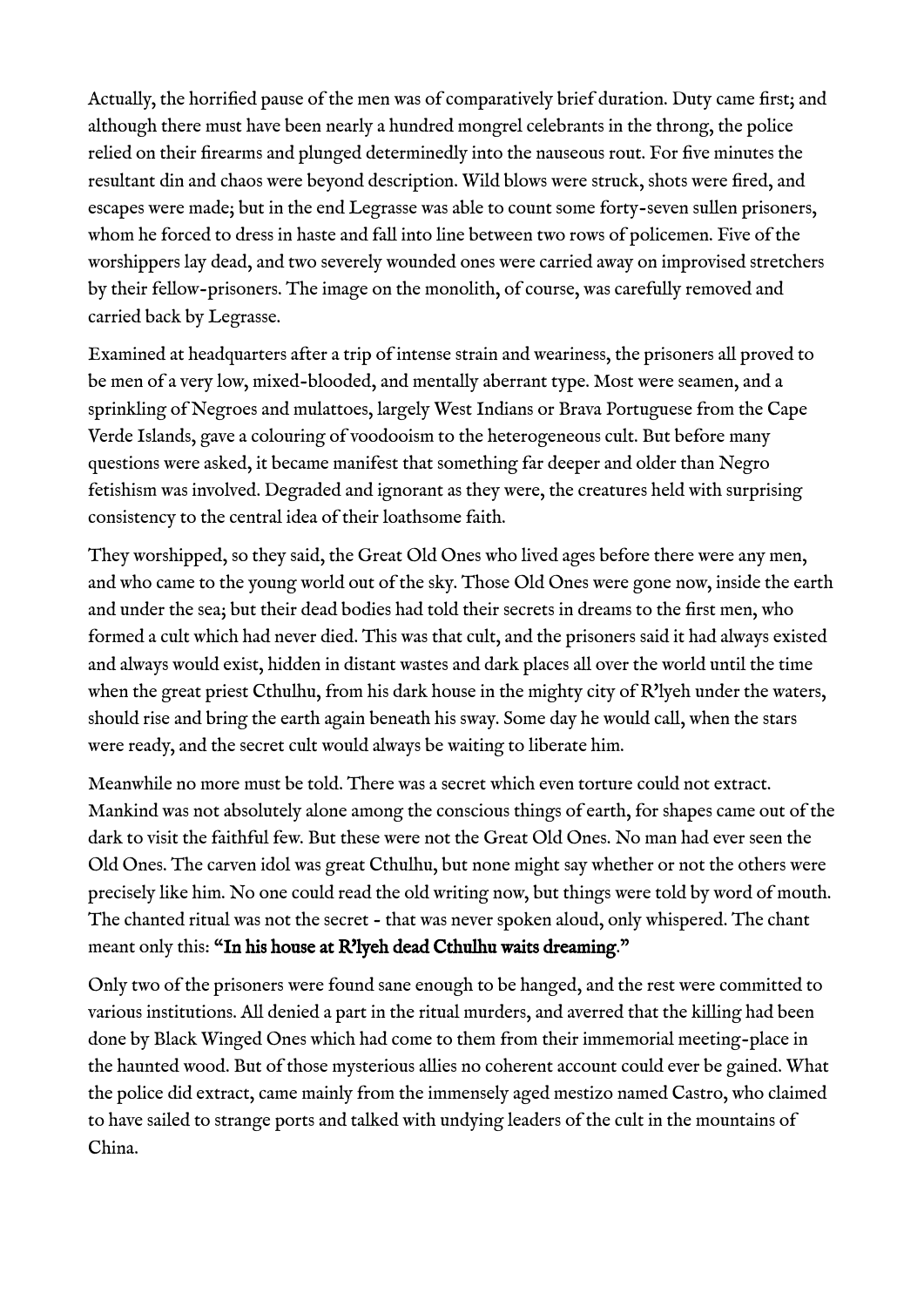Old Castro remembered bits of hideous legend that paled the speculations of theosophists and made man and the world seem recent and transient indeed. There had been aeons when other Things ruled on the earth, and They had had great cities. Remains of Them, he said the deathless Chinamen had told him, were still be found as Cyclopean stones on islands in the Pacifc. They all died vast epochs of time before men came, but there were arts which could revive Them when the stars had come round again to the right positions in the cycle of eternity. They had, indeed, come themselves from the stars, and brought Their images with Them.

These Great Old Ones, Castro continued, were not composed altogether of fesh and blood. They had shape - for did not this star-fashioned image prove it? - but that shape was not made of matter. When the stars were right, They could plunge from world to world through the sky; but when the stars were wrong, They could not live. But although They no longer lived, They would never really die. They all lay in stone houses in Their great city of R'lyeh, preserved by the spells of mighty Cthulhu for a glorious surrection when the stars and the earth might once more be ready for Them. But at that time some force from outside must serve to liberate Their bodies. The spells that preserved them intact likewise prevented Them from making an initial move, and They could only lie awake in the dark and think whilst uncounted millions of years rolled by. They knew all that was occurring in the universe, for Their mode of speech was transmitted thought. Even now They talked in Their tombs. When, after infnities of chaos, the frst men came, the Great Old Ones spoke to the sensitive among them by moulding their dreams; for only thus could Their language reach the feshly minds of mammals.

Then, whispered Castro, those frst men formed the cult around tall idols which the Great Ones shewed them; idols brought in dim eras from dark stars. That cult would never die till the stars came right again, and the secret priests would take great Cthulhu from His tomb to revive His subjects and resume His rule of earth. The time would be easy to know, for then mankind would have become as the Great Old Ones; free and wild and beyond good and evil, with laws and morals thrown aside and all men shouting and killing and revelling in joy. Then the liberated Old Ones would teach them new ways to shout and kill and revel and enjoy themselves, and all the earth would fame with a holocaust of ecstasy and freedom. Meanwhile the cult, by appropriate rites, must keep alive the memory of those ancient ways and shadow forth the prophecy of their return.

In the elder time chosen men had talked with the entombed Old Ones in dreams, but then something happened. The great stone city R'lyeh, with its monoliths and sepulchres, had sunk beneath the waves; and the deep waters, full of the one primal mystery through which not even thought can pass, had cut off the spectral intercourse. But memory never died, and the highpriests said that the city would rise again when the stars were right. Then came out of the earth the black spirits of earth, mouldy and shadowy, and full of dim rumours picked up in caverns beneath forgotten sea-bottoms. But of them old Castro dared not speak much. He cut himself of hurriedly, and no amount of persuasion or subtlety could elicit more in this direction. The size of the Old Ones, too, he curiously declined to mention. Of the cult, he said that he thought the centre lay amid the pathless desert of Arabia, where Irem, the City of Pillars, dreams hidden and untouched. It was not allied to the European witch-cult, and was virtually unknown beyond its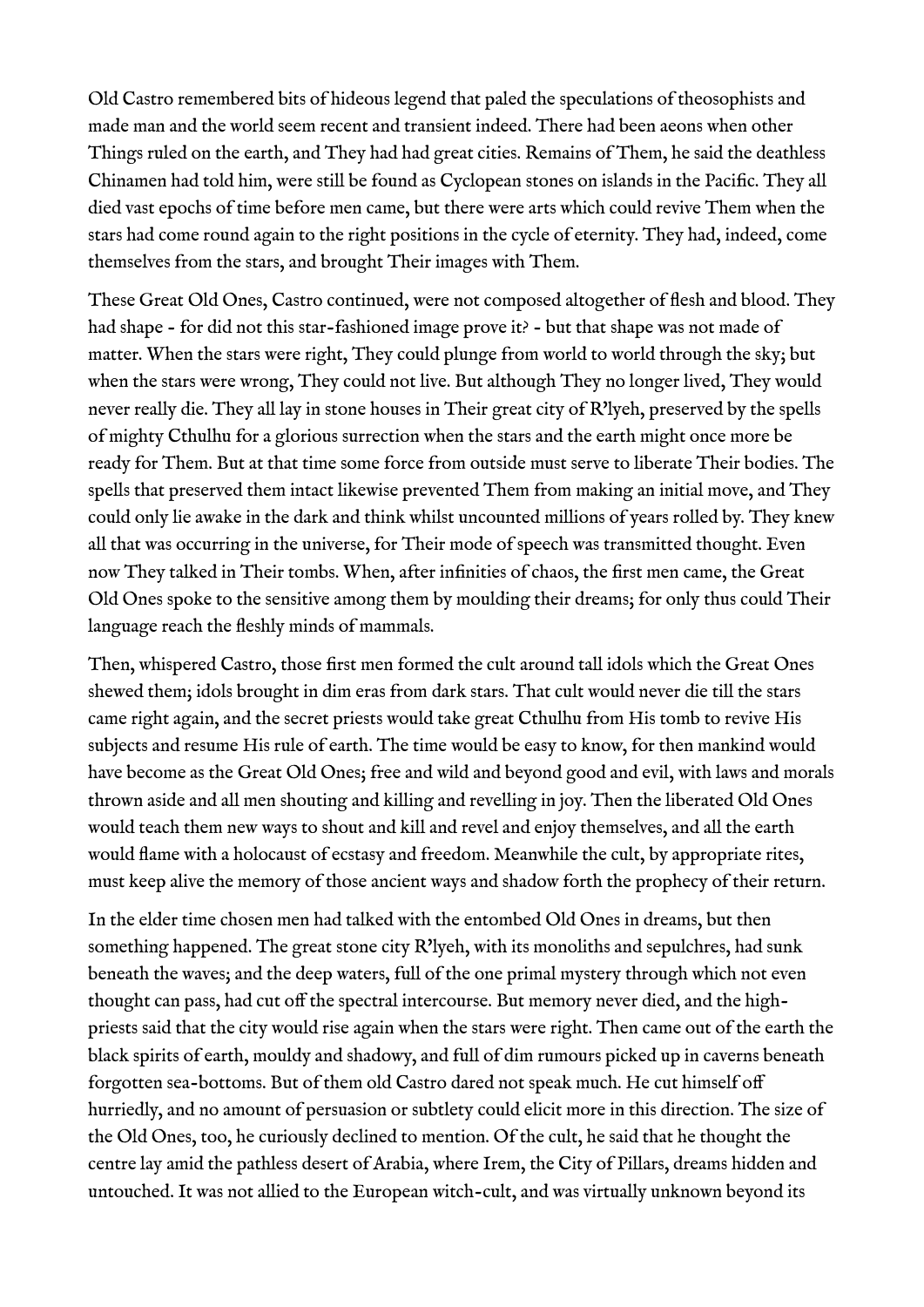members. No book had ever really hinted of it, though the deathless Chinamen said that there were double meanings in the *Necronomicon* of the mad Arab Abdul Alhazred which the initiated might read as they chose, especially the much-discussed couplet:

### That is not dead which can eternal lie, And with strange aeons even death may die.

Legrasse, deeply impressed and not a little bewildered, had inquired in vain concerning the historic affiliations of the cult. Castro, apparently, had told the truth when he said that it was wholly secret. The authorities at Tulane University could shed no light upon either cult or image, and now the detective had come to the highest authorities in the country and met with no more than the Greenland tale of Professor Webb.

The feverish interest aroused at the meeting by Legrasse's tale, corroborated as it was by the statuette, is echoed in the subsequent correspondence of those who attended; although scant mention occurs in the formal publications of the society. Caution is the frst care of those accustomed to face occasional charlatanry and imposture. Legrasse for some time lent the image to Professor Webb, but at the latter's death it was returned to him and remains in his possession, where I viewed it not long ago. It is truly a terrible thing, and unmistakably akin to the dreamsculpture of young Wilcox.

That my uncle was excited by the tale of the sculptor I did not wonder, for what thoughts must arise upon hearing, after a knowledge of what Legrasse had learned of the cult, of a sensitive young man who had *dreamed* not only the figure and exact hieroglyphics of the swamp-found image and the Greenland devil tablet, but had come *in his dreams* upon at least three of the precise words of the formula uttered alike by Esquimaux diabolists and mongrel Louisianans?. Professor Angell's instant start on an investigation of the utmost thoroughness was eminently natural; though privately I suspected young Wilcox of having heard of the cult in some indirect way, and of having invented a series of dreams to heighten and continue the mystery at my uncle's expense. The dream-narratives and cuttings collected by the professor were, of course, strong corroboration; but the rationalism of my mind and the extravagance of the whole subject led me to adopt what I thought the most sensible conclusions. So, after thoroughly studying the manuscript again and correlating the theosophical and anthropological notes with the cult narrative of Legrasse, I made a trip to Providence to see the sculptor and give him the rebuke I thought proper for so boldly imposing upon a learned and aged man.

Wilcox still lived alone in the Fleur-de-Lys Building in Thomas Street, a hideous Victorian imitation of seventeenth century Breton Architecture which faunts its stuccoed front amidst the lovely olonial houses on the ancient hill, and under the very shadow of the fnest Georgian steeple in America, I found him at work in his rooms, and at once conceded from the specimens scattered about that his genius is indeed profound and authentic. He will, I believe, some time be heard from as one of the great decadents; for he has crystallised in clay and will one day mirror in marble those nightmares and phantasies which Arthur Machen evokes in prose, and Clark Ashton Smith makes visible in verse and in painting.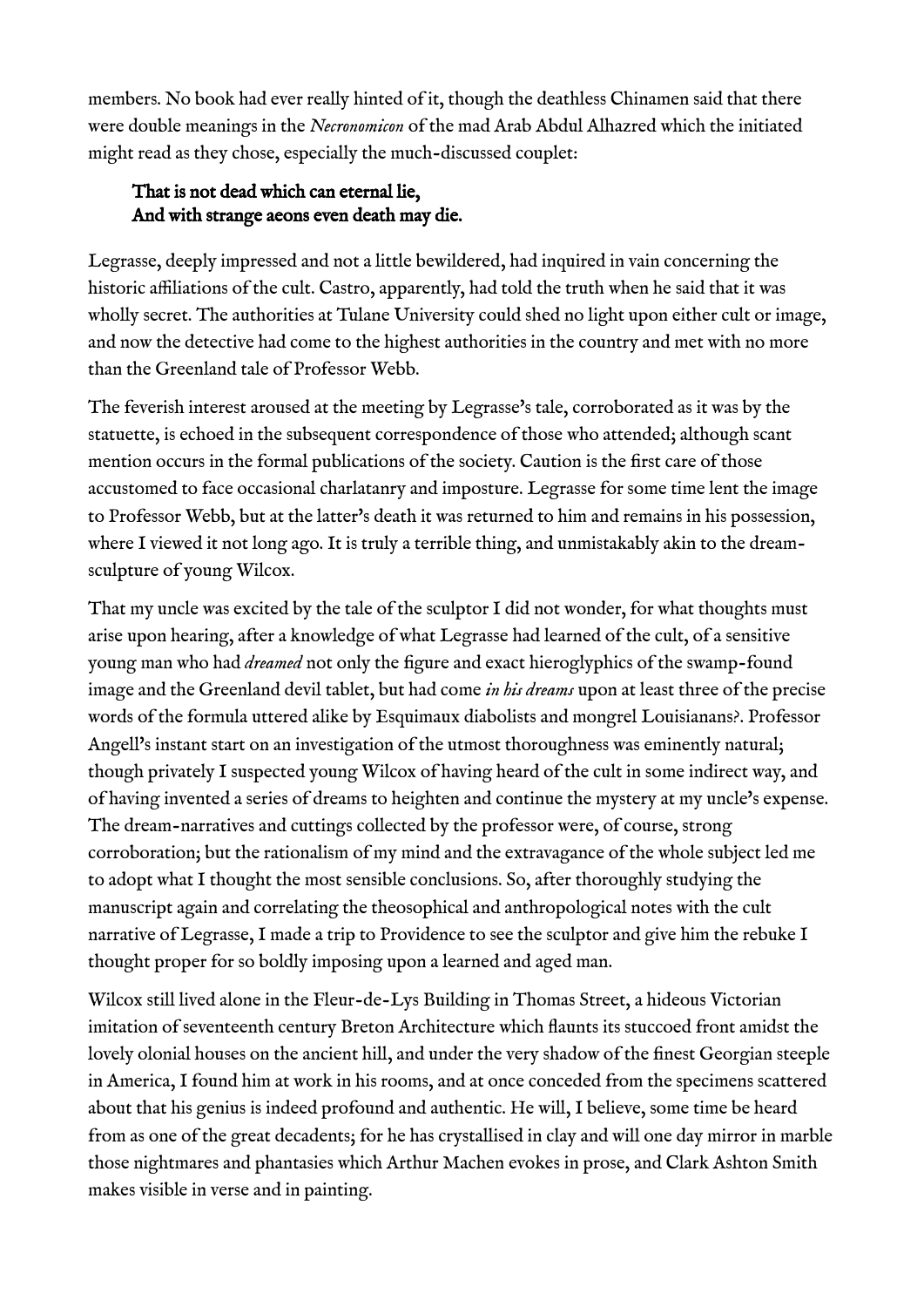Dark, frail, and somewhat unkempt in aspect, he turned languidly at my knock and asked me my business without rising. Then I told him who I was, he displayed some interest; for my uncle had excited his curiosity in probing his strange dreams, yet had never explained the reason for the study. I did not enlarge his knowledge in this regard, but sought with some subtlety to draw him out. In a short time I became convinced ofhis absolute sincerity, for he spoke of the dreams in a manner none could mistake. They and their subconscious residuum had infuenced his art profoundly, and he shewed me a morbid statue whose contours almost made me shake with the potency of its black suggestion. He could not recall having seen the original of this thing except in his own dream bas-relief, but the outlines had formed themselves insensibly under his hands. It was, no doubt, the giant shape he had raved of in delirium. That he really knew nothing of the hidden cult, save from what my uncle's relentless catechism had let fall, he soon made clear; and again I strove to think of some way in which he could possibly have received the weird impressions.

He talked of his dreams in a strangely poetic fashion; making me see with terrible vividness the damp Cyclopean city of slimy green stone - whose *geometry*, he oddly said, was *all wrong* - and hear with frightened expectancy the ceaseless, half-mental calling from underground: "*Cthulhu fhtagn*", *"Cthulhu fhtagn."*

These words had formed part of that dread ritual which told of dead Cthulhu's dream-vigil in his stone vault at R'lyeh, and I felt deeply moved despite my rational beliefs. Wilcox, I was sure, had heard of the cult in some casual way, and had soon forgotten it amidst the mass of his equally weird reading and imagining. Later, by virtue of its sheer impressiveness, it had found subconscious expression in dreams, in the bas-relief, and in the terrible statue I now beheld; so that his imposture upon my uncle had been a very innocent one. The youth was of a type, at once slightly afected and slightly ill-mannered, which I could never like, but I was willing enough now to admit both his genius and his honesty. I took leave of him amicably, and wish him all the success his talent promises.

The matter of the cult still remained to fascinate me, and at times I had visions of personal fame from researches into its origin and connexions. I visited New Orleans, talked with Legrasse and others of that old-time raiding-party, saw the frightful image, and even questioned such of the mongrel prisoners as still survived. Old Castro, unfortunately, had been dead for some years. What I now heard so graphically at frst-hand, though it was really no more than a detailed confirmation of what my uncle had written, excited me afresh; for I felt sure that I was on the track of a very real, very secret, and very ancient religion whose discovery would make me an anthropologist of note. My attitude was still one of absolute materialism, as l wish it still were, and I discounted with almost inexplicable perversity the coincidence of the dream notes and odd cuttings collected by Professor Angell.

One thing I began to suspect, and which I now fear I know, is that my uncle's death was far from natural. He fell on a narrow hill street leading up from an ancient waterfront swarming with foreign mongrels, after a careless push from a Negro sailor. I did not forget the mixed blood and marine pursuits of the cult-members in Louisiana, and would not be surprised to learn of secret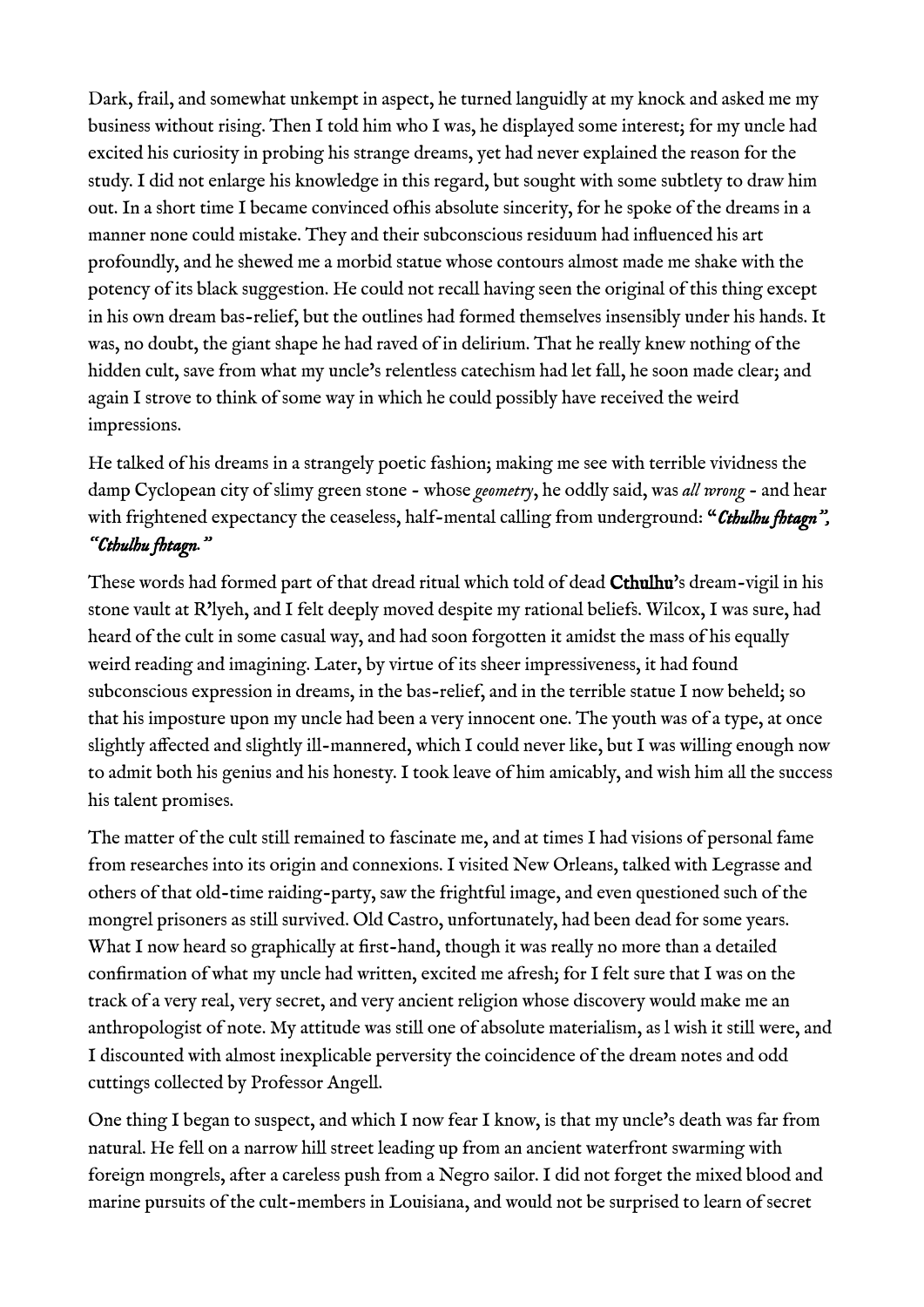methods and rites and beliefs. Legrasse and his men, it is true, have been let alone; but in Norway a certain seaman who saw things is dead. Might not the deeper inquiries of my uncle after encountering the sculptor's data have come to sinister ears?. I think Professor Angell died because he knew too much, or because he was likely to learn too much. Whether I shall go as he did remains to be seen, for I have learned much now.

#### III. The Madness from the Sea



f heaven ever wishes to grant me a boon, it will be a total efacing of the results of a mere chance which fixed my eye on a certain stray piece of shelf-paper. It was nothing on which I would naturally have stumbled in the course of my daily round, for it was an old number of an Australian journal, the *Sydney Bulletin* for April 18, 1925. It had escaped even the cutting bureau which had at the time of its

issuance been avidly collecting material for my uncle's research.

I had largely given over my inquiries into what Professor Angell called the "The Cult of Cthulhu", and was visiting a learned friend in Paterson, New Jersey; the curator of a local museum and a mineralogist of note. Examining one day the reserve specimens roughly set on the storage shelves in a rear room of the museum, my eye was caught by an odd picture in one of the old papers spread beneath the stones. It was the Sydney Bulletin I have mentioned, for my friend had wide affiliations in all conceivable foreign parts; and the picture was a half-tone cut of a hideous stone image almost identical with that which Legrasse had found in the swamp.

Eagerly clearing the sheet of its precious contents, I scanned the item in detail; and was disappointed to fnd it of only moderate length. What it suggested, however, was of portentous signifcance to my fagging quest; and I carefully tore it out for immediate action. It read as follows:

### MYSTERY DERELICT FOUND AT SEA

*Vigilant* Arrives With Helpless Armed New Zealand Yacht in Tow. One Survivor and Dead Man Found Aboard. Tale of Desperate Battle and Deaths at Sea. Rescued Seaman Refuses Particulars of Strange Experience. Odd Idol Found in His Possession. Inquiry to Follow.

The Morrison Co.'s freighter *Vigilant*, bound from Valparaiso, arrived this morning at its wharf in Darling Harbour, having in tow the battled and disabled but heavily armed steam yacht *Alert* of Dunedin, N.Z., which was sighted April 12th in S. Latitude 34°21', W. Longitude  $152^{\circ}17$ , with one living and one dead man aboard.

The Vigilant left Valparaiso March 25th, and on April 2nd was driven considerably south of her course by exceptionally heavy storms and monster waves. On April 12th the derelict was sighted; and though apparently deserted, was found upon boarding to contain one survivor in a half-delirious condition and one man who had evidently been dead for more than a week. The living man was clutching a horrible stone idol of unknown origin, about foot in height, regarding whose nature authorities at Sydney University, the Royal Society, and the Museum in College Street all profess complete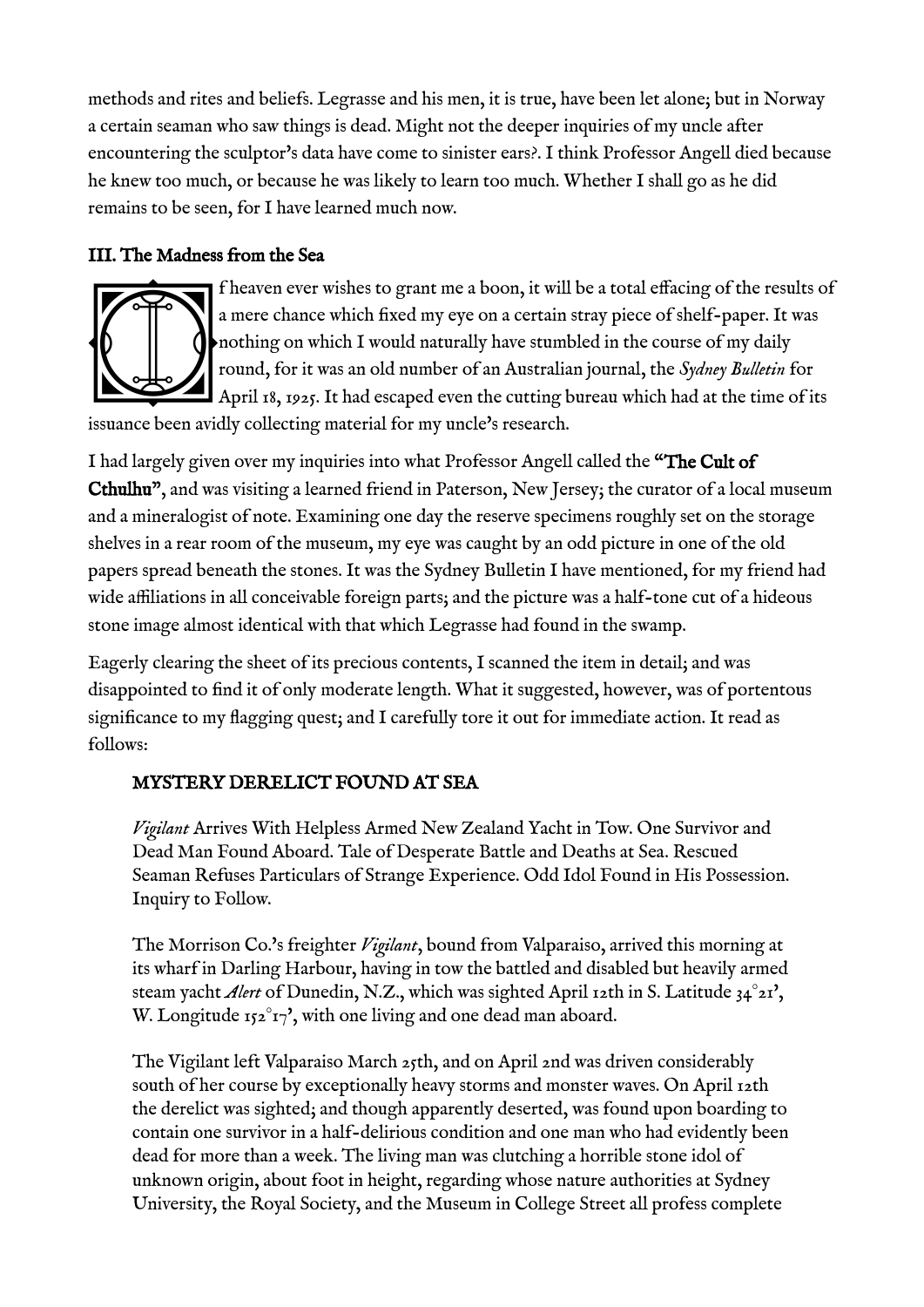bafflement, and which the survivor says he found in the cabin of the yacht, in a small carved shrine of common pattern.

This man, after recovering his senses, told an exceedingly strange story of piracy and slaughter. He is Gustaf Johansen, a Norwegian of some intelligence, and had been second mate of the two-masted schooner *Emma* of Auckland, which sailed for Callao February 20th with a complement of eleven men. The Emma, he says, was delayed and thrown widely south of her course by the great storm of March 1st, and on March 22nd, in S. Latitude 49°51' W. Longitude 128°34', encountered the *Alert*, manned by a queer and evil-looking crew of Kanakas and half-castes. Being ordered peremptorily to turn back, Capt. Collins refused; whereupon the strange crew began to fre savagely and without warning upon the schooner with a peculiarly heavy battery of brass cannon forming part of the yacht's equipment. The *Emma*'s men shewed fght, says the survivor, and though the schooner began to sink from shots beneath the water-line they managed to heave alongside their enemy and board her, grappling with the savage crew on the yacht's deck, and being forced to kill them all, the number being slightly superior, because of their particularly abhorrent and desperate though rather clumsy mode of fghting.

Three of the *Emma*'s men, including Capt. Collins and First Mate Green, were killed; and the remaining eight under Second Mate Johansen proceeded to navigate the captured yacht, going ahead in their original direction to see if any reason for their ordering back had existed. The next day, it appears, they raised and landed on a small island, although none is known to exist in that part of the ocean; and six of the men somehow died ashore, though Johansen is queerly reticent about this part of his story, and speaks only of their falling into a rock chasm. Later, it seems, he and one companion boarded the yacht and tried to manage her, but were beaten about by the storm of April 2nd, From that time till his rescue on the 12th the man remembers little, and he does not even recall when William Briden, his companion, died. Briden's death reveals no apparent cause, and was probably due to excitement or exposure. Cable advices from Dunedin report that the *Alert* was well known there as an island trader, and bore an evil reputation along the waterfront, It was owned by a curious group of half-castes whose frequent meetings and night trips to the woods attracted no little curiosity; and it had set sail in great haste just after the storm and earth tremors of March 1st. Our Auckland correspondent gives the *Emma* and her crew an excellent reputation, and Johansen is described as a sober and worthy man. The admiralty will institute an inquiry on the whole matter beginning tomorrow, at which every efort will be made to induce Johansen to speak more freely than he has done hitherto.

This was all, together with the picture of the hellish image; but what a train of ideas it started in my mind! Here were new treasuries of data on the The Cult of Cthulhu, and evidence that it had strange interests at sea as well as on land. What motive prompted the hybrid crew to order back the *Emma* as they sailed about with their hideous idol? What was the unknown island on which six of the *Emma*'s crew had died, and about which the mate Johansen was so secretive? What had the vice-admiralty's investigation brought out, and what was known of the noxious cult in Dunedin? And most marvellous of all, what deep and more than natural linkage of dates was this which gave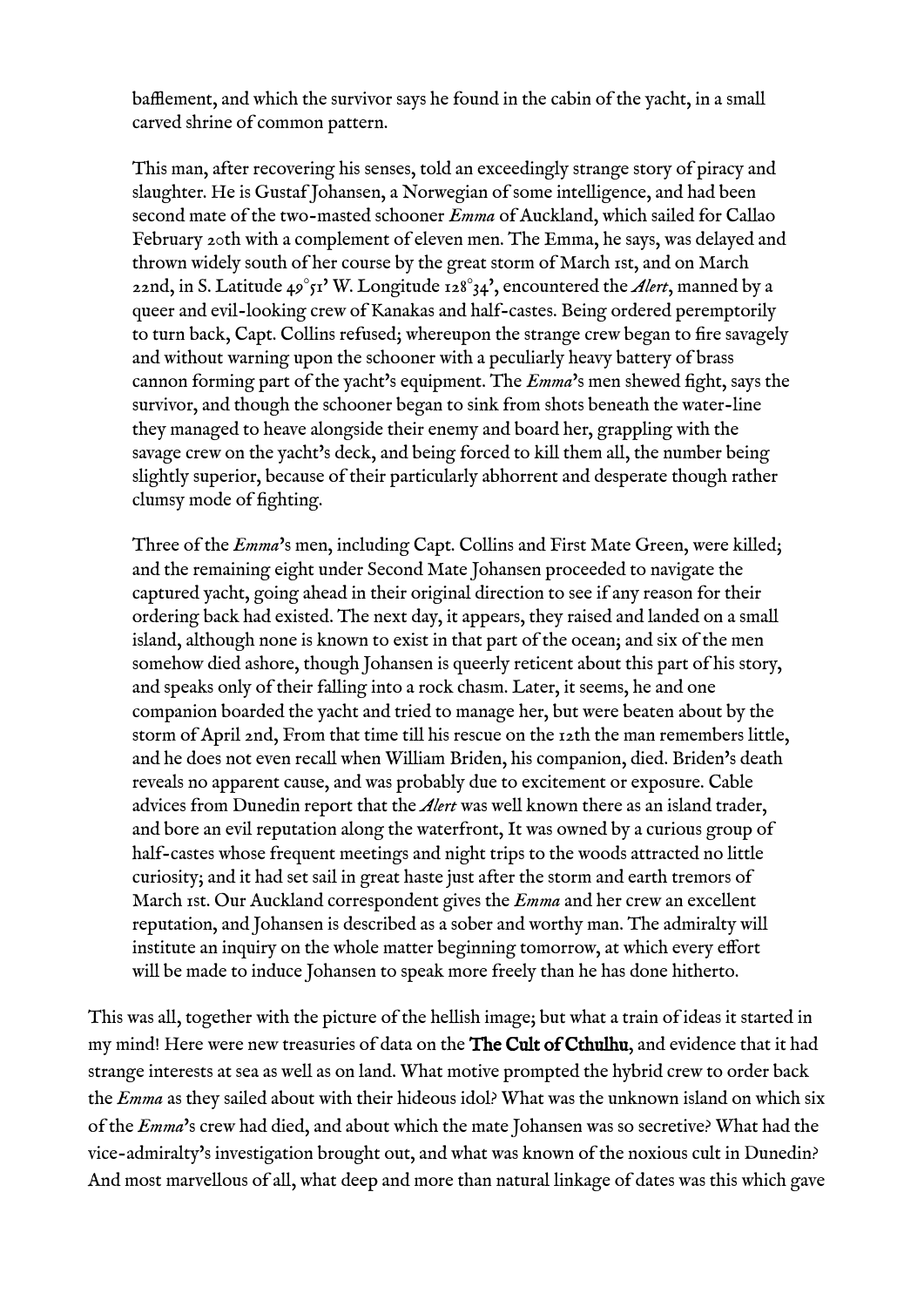a malign and now undeniable signifcance to the various turns of events so carefully noted by my uncle?

March 1st - or February 28th according to the International Date Line - the earthquake and storm had come. From Dunedin the Alert and her noisome crew had darted eagerly forth as if imperiously summoned, and on the other side of the earth poets and artists had begun to dream of a strange, dank Cyclopean city whilst a young sculptor had moulded in his sleep the form of the dreaded Cthulhu. March 23rd the crew of the Emma landed on an unknown island and left six men dead; and on that date the dreams of sensitive men assumed a heightened vividness and darkened with dread of a giant monster's malign pursuit, whilst an architect had gone mad and a sculptor had lapsed suddenly into delirium! And what of this storm of April 2nd - the date on which all dreams of the dank city ceased, and Wilcox emerged unharmed from the bondage of strange fever? What of all this - and of those hints of old Castro about the sunken, star-born Old Ones and their coming reign; their faithful cult *and their mastery of dreams?* Was I tottering on the brink of cosmic horrors beyond man's power to bear? If so, they must be horrors of the mind alone, for in some way the second of April had put a stop to whatever monstrous menace had begun its siege of mankind's soul.

That evening, after a day of hurried cabling and arranging, I bade my host adieu and took a train for San Francisco. In less than a month I was in Dunedin; where, however, I found that little was known of the strange cult-members who had lingered in the old sea-taverns. Waterfront scum was far too common for special mentnon; though there was vague talk about one inland trip these mongrels had made, during which faint drumming and red fame were noted on the distant hills. In Auckland I learned that Johansen had returned *with yellow hair turned white* after a perfunctory and inconclusive questioning at Sydney, and had thereafter sold his cottage in West Street and sailed with his wife to his old home in Oslo. Of his stirring experience he would tell his friends no more than he had told the admiralty officials, and all they could do was to give me his Oslo address.

After that I went to Sydney and talked proftlessly with seamen and members of the viceadmiralty court. I saw the *Alert*, now sold and in commercial use, at Circular Quay in Sydney Cove, but gained nothing from its non-committal bulk. The crouching image with its cuttlefsh head, dragon body, scaly wings, and hieroglyphed pedestal, was preserved in the Museum at Hyde Park; and I studied it long and well, finding it a thing of balefully exquisite workmanship, and with the same utter mystery, terrible antiquity, and unearthly strangeness of material which I had noted in Legrasse's smaller specimen. Geologists, the curator told me, had found it a monstrous puzzle; for they vowed that the world held no rock like it. Then I thought with a shudder of what Old Castro had told Legrasse about the Old Ones; "They had come from the stars, and had brought Their images with Them."

Shaken with such a mental revolution as I had never before known, I now resolved to visit Mate Johansen in Oslo. Sailing for London, I reembarked at once for the Norwegian capital; and one autumn day landed at the trim wharves in the shadow of the Egeberg. Johansen's address, I discovered, lay in the Old Town of King Harold Haardrada, which kept alive the name of Oslo during all the centuries that the greater city masqueraded as "Christiana." I made the brief trip by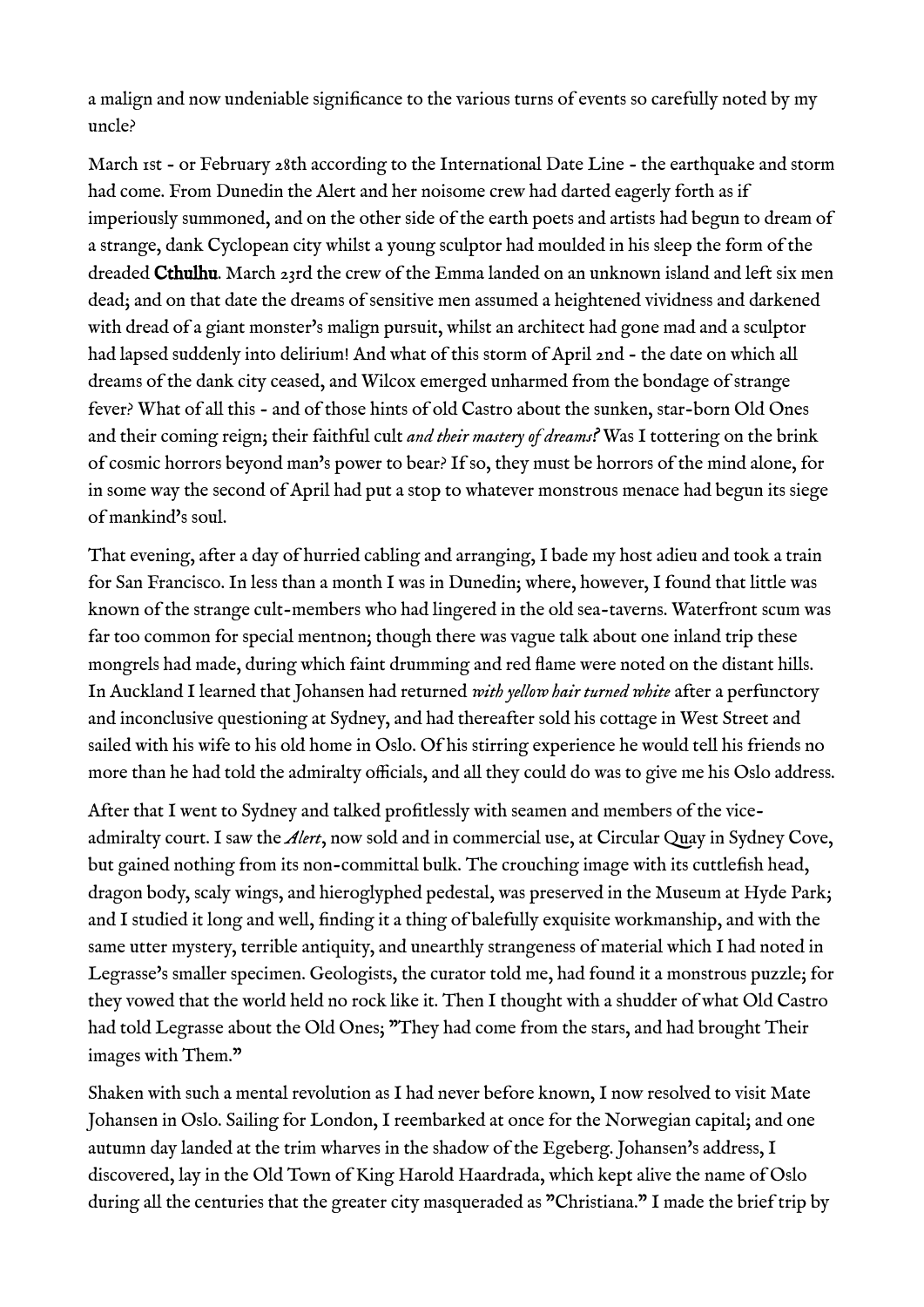taxicab, and knocked with palpitant heart at the door of a neat and ancient building with plastered front. A sad-faced woman in black answered my summons, and I was stung th disappointment when she told me in halting English that Gustaf Johansen was no more.

He had not long survived his return, said his wife, for the doings sea in 1925 had broken him. He had told her no more than he told the public, but had left a long manuscript - of "technical matters" as he said - written in English, evidently in order to guard her from the peril of casual perusal. During a walk rough a narrow lane near the Gothenburg dock, a bundle of papers falling from an attic window had knocked him down. Two Lascar sailors at once helped him to his feet, but before the ambulance could reach him he was dead. Physicians found no adequate cause the end, and laid it to heart trouble and a weakened constitution. I now felt gnawing at my vitals that dark terror which will never leave me till I, too, am at rest; "accidentally" or otherwise. Persuad-g the widow that my connexion with her husband's "technical matters" was sufficient to entitle me to his manuscript, I bore the document away and began to read it on the London boat.

It was a simple, rambling thing - a naive sailor's effort at a post-facto diary - and strove to recall day by day that last awful voyage. I cannot attempt to transcribe it verbatim in all its cloudiness and redundance, but I will tell its gist enough to shew why the sound the water against the vessel's sides became so unendurable to me that I stopped my ears with cotton.

Johansen, thank God, did not know quite all, even though he saw the city and the Thing, but I shall never sleep calmly again when I think of the horrors that lurk ceaselessly behind life in time and in space, and of those unhallowed blasphemies from elder stars which dream beneath the sea, known and favoured by a nightmare cult ready and eager to loose them upon the world whenever another earthquake shall heave their monstrous stone city again to the sun and air.

Johansen's voyage had begun just as he told it to the vice-admiralty. The *Emma*, in ballast, had cleared Auckland on February 20th, and had felt the full force of that earthquake-born tempest which must have heaved up from the sea-bottom the horrors that flled men's dreams. Once more under control, the ship was making good progress when held up by the *Alert* on March 22nd, and I could feel the mate's regret as he wrote of her bombardment and sinking. Of the swarthy cultfends on the *Alert* he speaks with signifcant horror. There was some peculiarly abominable quality about them which made their destruction seem almost a duty, and Johansen shews ingenuous wonder at the charge of ruthlessness brought against his party during the proceedings of the court of inquiry. Then, driven ahead by curiosity in their captured yacht under Johansen's command, the men sight a great stone pillar sticking out of the sea, and in S. Latitude  $47°9'$ , W. Longitude  $l_{23}^{\circ}$ 43', come upon a coastline of mingled mud, ooze, and weedy Cyclopean masonry which can be nothing less than the tangible substance of earth's supreme terror - the nightmare corpse-city of R'lyeh, that was built in measureless aeons behind history by the vast, loathsome shapes that seeped down from the dark stars. There lay great **Cthulhu** and his hordes, hidden in green slimy vaults and sending out at last, after cycles incalculable, the thoughts that spread fear to the dreams of the sensitive and called imperiously to the faithfull to come on a pilgrimage of liberation and restoration. All this Johansen did not suspect, but God knows he soon saw enough!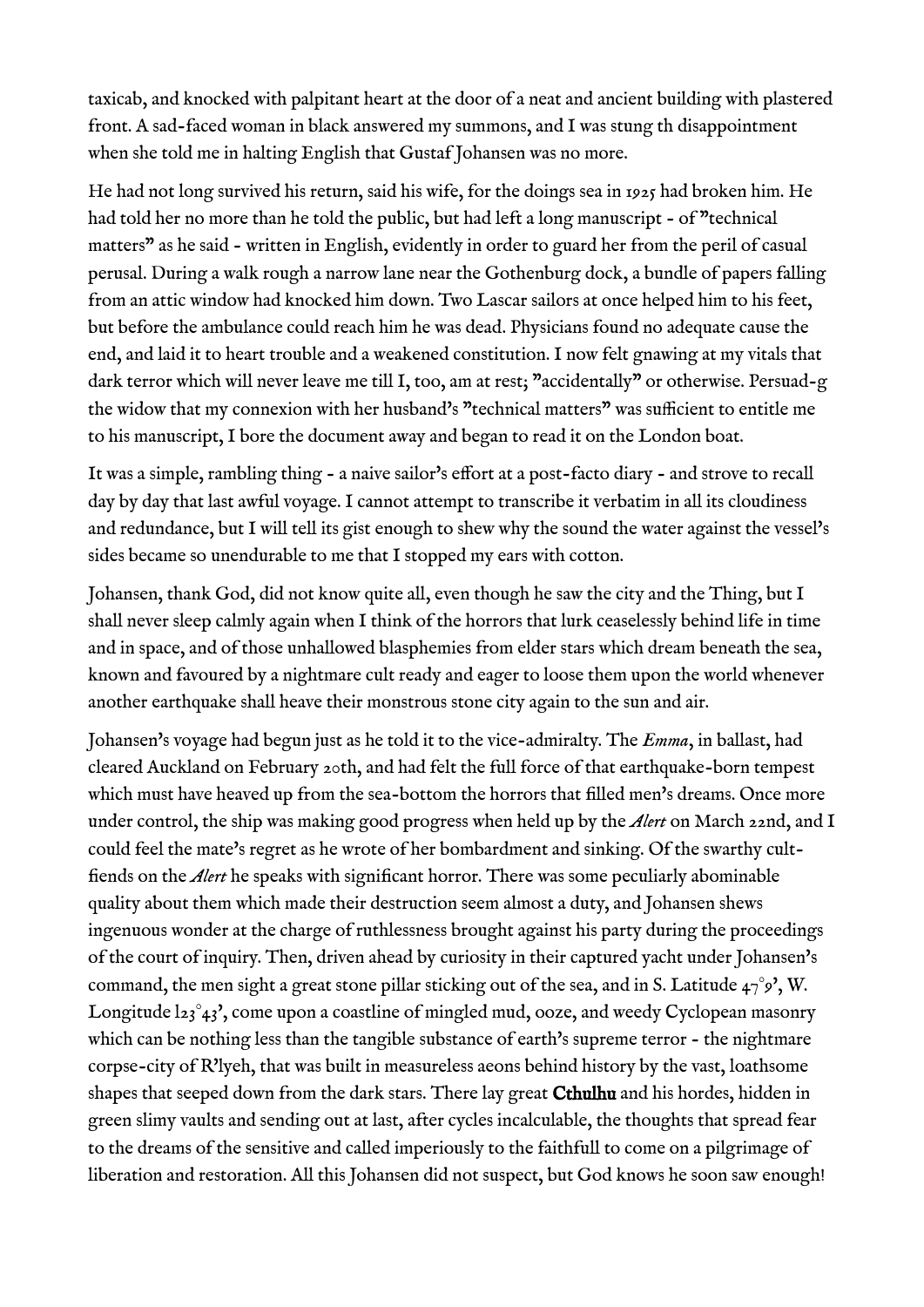I suppose that only a single mountain-top, the hideous monolith-crowned citadel whereon great Cthulhu was buried, actually emerged from the waters. When I think of the extent of all that may be brooding down there I almost wish to kill myself forthwith. Johansen and his men were awed by the cosmic majesty of this dripping Babylon of elder daemons, and must have guessed without guidance that it was nothing of this or of any sane planet. Awe at the unbelievable size of the greenish stone blocks, at the dizzying height of the great carven monolith, and at the stupefying identity of the colossal statues and bas-reliefs with the queer image found in the shrine on the *Alert*, is poignantly visible in every line of the mates frightened description.

Without knowing what futurism is like, Johansen achieved something very close to it when he spoke of the city; for instead of describing any defnite structure or building, he dwells only on broad impressions of vast angles and stone surfaces - surfaces too great to belong to anything right or proper for this earth, and impious with horrible images and hieroglyphs. I mention his talk about angles because it suggests something Wilcox had told me of his awful dreams. He said that the geometry of the dream-place he saw was abnormal, non-Euclidean, and loathsomely redolent of spheres and dimensions apart from ours. Now an unlettered seaman felt the same thing whilst gazing at the terrible reality.

Johansen and his men landed at a sloping mud-bank on this monstrous Acropolis, and clambered slipperily up over titan oozy blocks which could have been no mortal staircase. The very sun of heaven seemed distorted when viewed through the polarising miasma welling out from this seasoaked perversion, and twisted menace and suspense lurked leeringly in those crazily elusive angles of carven rock where a second glance shewed concavity after the first shewed convexity.

Something very like fright had come over all the explorers before anything more definite than rock and ooze and weed was seen. Each would have fed had he not feared the scorn of the others, and it was only half-heartedly that they searched - vainly, as it proved - for some portable souvenir to bear away.

It was Rodriguez the Portuguese who climbed up the foot of the monolith and shouted of what he had found. The rest followed him, and looked curiously at the immense carved door with the now familiar squid-dragon bas-relief. It was, Johansen said, like a great barn-door; and they all felt that it was a door because of the ornate lintel, threshold, and jambs around it, though they could not decide whether it lay flat like a trap-door or slantwise like an outside cellar-door. As Wilcox would have said, the geometry of the place was all wrong. One could not be sure that the sea and the ground were horizontal, hence the relative position of everything else seemed phantasmally variable.

Briden pushed at the stone in several places without result. Then Donovan felt over it delicately around the edge, pressing each point separately as he went. He climbed interminably along the grotesque stone moulding - that is, one would call it climbing if the thing was not after all horizontal - and the men wondered how any door in the universe could be so vast. Then, very softly and slowly, the acre-great lintel began to give inward at the top; and they saw that it was balauced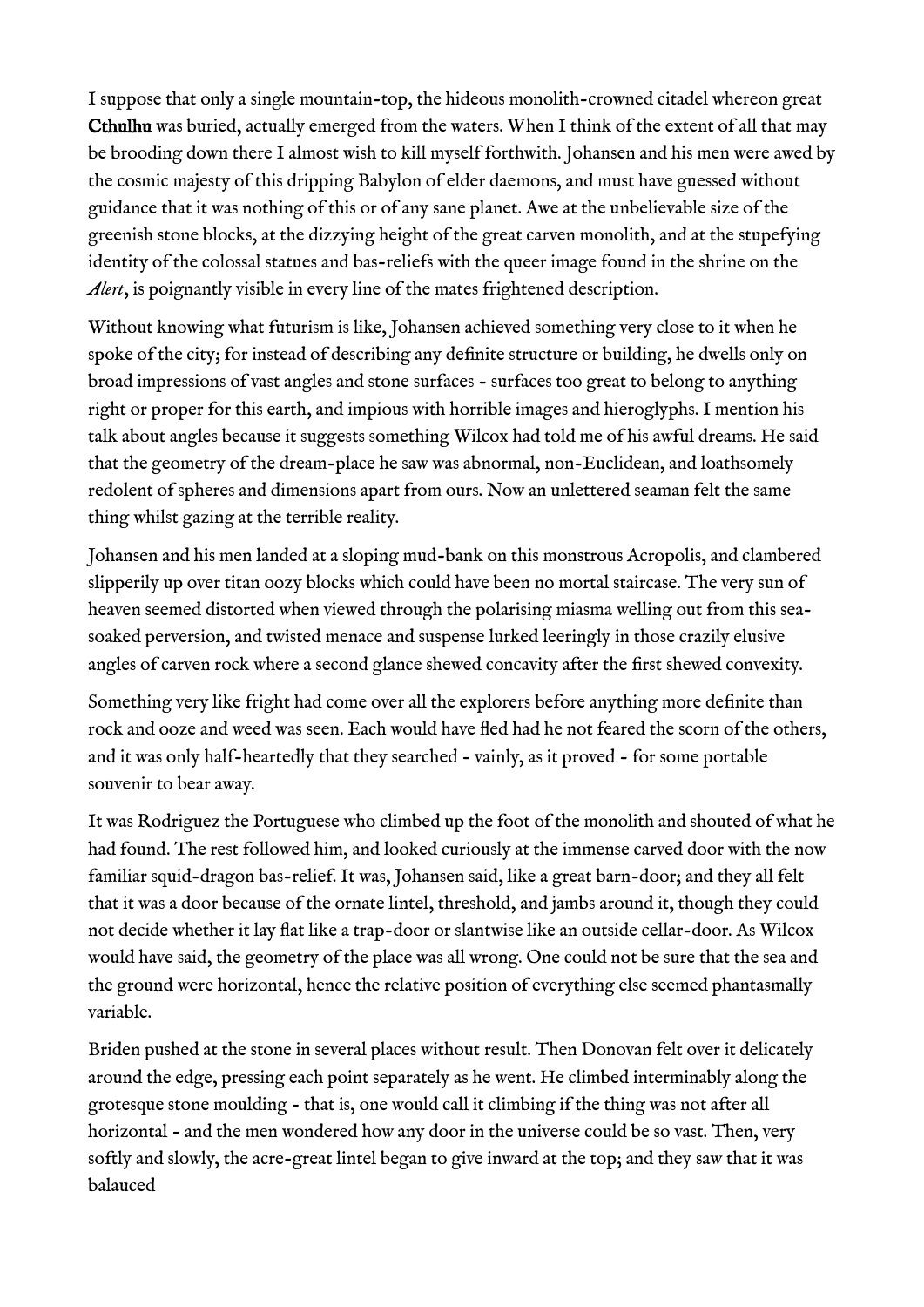Donovan slid or somehow propelled himself down or along the jamb and rejoined his fellows, and everyone watched the queer recession of the monstrously carven portal. In this phantasy of prismatic distortion it moved anomalously in a diagonal way, so that all the rules of matter and perspective seemed upset.

The aperture was black with a darkness almost material. That tenebrousness was indeed a *positive quality*; for it obscured such parts of the inner walls as ought to have been revealed, and actually burst forth like smoke from its aeon-long imprisonment, visibly darkening the sun as it slunk away into the shrunken and gibbous sky on fapping membraneous wings. The odour rising from the newly opened depths was intolerable, and at length the quick-eared Hawkins thought he heard a nasty, slopping sound down there. Everyone listened, and everyone was listening still when It lumbered slobberingly into sight and gropingly squeezed Its gelatinous green immensity through the black doorway into the tainted outside air of that poison city of madness.

Poor Johansen's handwriting almost gave out when he wrote of this. Of the six men who never reached the ship, he thinks two perished of pure fright in that accursed instant. The Thing cannot be described - there is no language for such abysms of shrieking and immemorial lunacy, such eldritch contradictions of all matter, force, and cosmic order. A mountain walked or stumbled. God! What wonder that across the earth a great architect went mad, and poor Wilcox raved with fever in that telepathic instant? The Thing of the idols, the green, sticky spawn of the stars, had awaked to claim his own. The stars were right again, and what an age-old cult had failed to do by design, a band of innocent sailors had done by accident. After vigintillions of years great Cthulhu was loose again, and ravening for delight.

Three men were swept up by the fabby claws before anybody turned. God rest them, if there be any rest in the universe. They were Donovan, Guerrera, and Angstrom. Parker slipped as the other three were plunging frenziedly over endless vistas of green-crusted rock to the boat, and Johansen swears he was swallowed up by an angle of masonry which shouldn't have been there; an angle which was acute, but behaved as if it were obtuse. So only Briden and Johansen reached the boat, and pulled desperately for the *Alert* as the mountainous monstrosity fopped down the slimy stones and hesitated, foundering at the edge of the water.

Steam had not been sufered to go down entirely, despite the departure of all hands for the shore; and it was the work of only a few moments of feverish rushing up and down between wheel and engines to get the *Alert* under way. Slowly, amidst the distorted horrors of that indescribable scene, she began to churn the lethal waters; whilst on the masonry of that charnel shore that was not of earth the titan Thing from the stars slavered and gibbered like Polypheme cursing the fleeing ship of Odysseus. Then, bolder than the storied Cyclops, great Cthulhu slid greasily into the water and began to pursue with vast wave-raising strokes of cosmic potency. Briden looked back and went mad, laughing shrilly as he kept on laughing at intervals till death found him one night in the cabin whilst Johansen was wandering deliriously.

But Johansen had not given out yet. Knowing that the Thing could surely overtake the *Alert* until steam was fully up, he resolved on a desperate chance; and, setting the engine for full speed, ran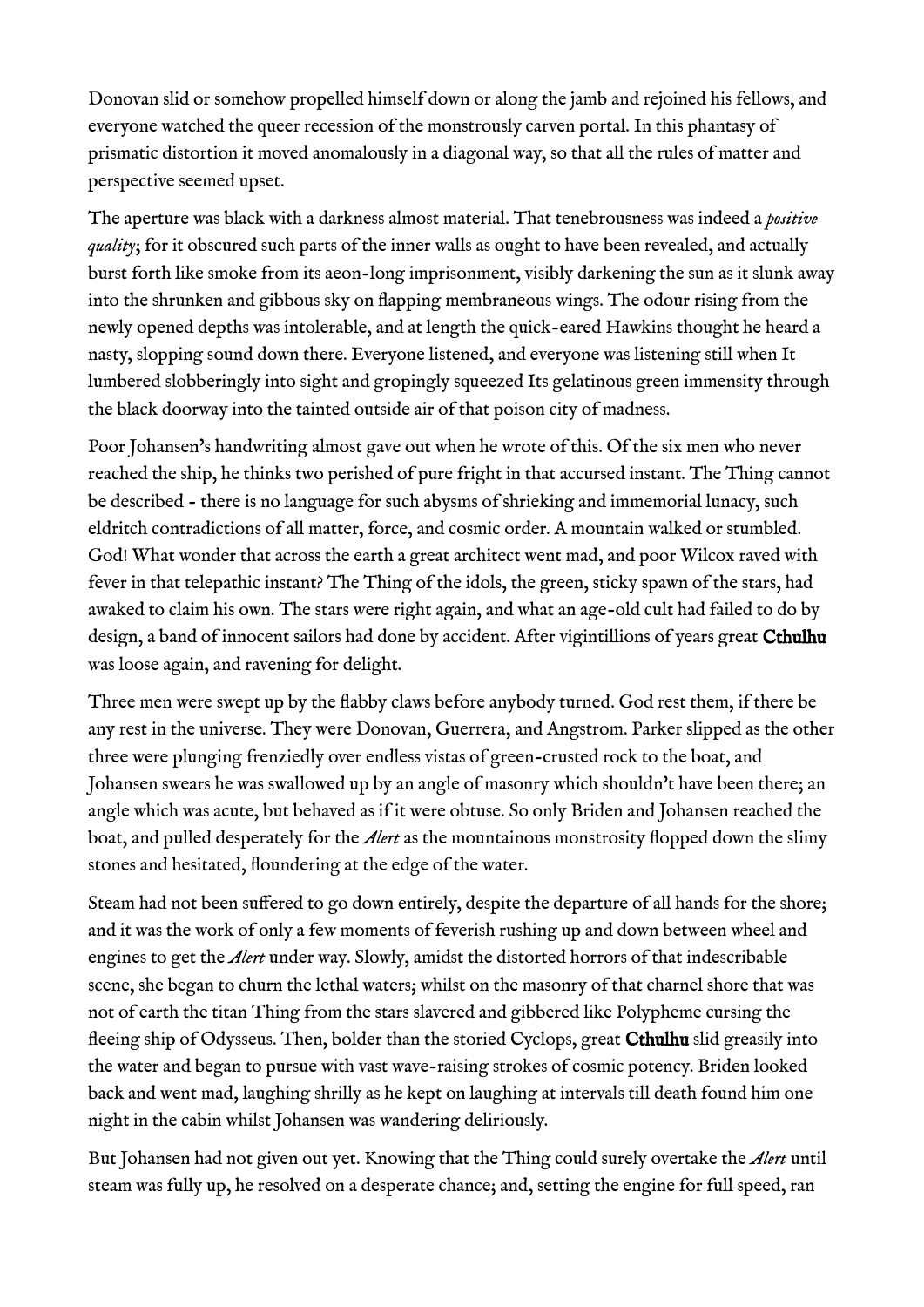lightning-like on deck and reversed the wheel. There was a mighty eddying and foaming in the noisome brine, and as the steam mounted higher and higher the brave Norwegian drove his vessel head on against the pursuing jelly which rose above the unclean froth like the stern of a daemon galleon. The awful squid-head with writhing feelers came nearly up to the bowsprit of the sturdy yacht, but johansen drove on relentlessly. There was a bursting as of an exploding bladder, a slushy nastiness as of a cloven sunfsh, a stench as of a thousand opened graves, and a sound that the chronicler could not put on paper. For an instant the ship was befouled by an acrid and blinding green cloud, and then there was only a venomous seething astern; where - God in heaven! - the scattered plasticity of that nameless sky-spawn was nebulously *recombining* in its hateful original form, whilst its distance widened every second as the *Alert* gained impetus from its mounting steam.

That was all. After that Johansen only brooded over the idol in the cabin and attended to a few matters of food for himself and the laughing maniac by his side. He did not try to navigate after the frst bold fight, for the reaction had taken something out of his soul. Then came the storm of April 2nd, and a gathering of the clouds about his consciousness. There is a sense of spectral whirling through liquid gulfs of infnity, of dizzying rides through reeling universes on a comets tail, and of hysterical plunges from the pit to the moon and from the moon back again to the pit, all livened by a cachinnating chorus of the distorted, hilarious elder gods and the green, batwinged mocking imps of Tartarus.

Out of that dream came rescue-the *Vigilant*, the vice-admiralty court, the streets of Dunedin, and the long voyage back home to the old house by the Egeberg. He could not tell - they would think him mad. He would write of what he knew before death came, but his wife must not guess. Death would be a boon if only it could blot out the memories.

That was the document I read, and now I have placed it in the tin box beside the bas-relief and the papers of Professor Angell. With it shall go this record of mine - this test of my own sanity, wherein is pieced together that which I hope may never be pieced together again. I have looked upon all that the universe has to hold of horror, and even the skies of spring and the fowers of summer must ever afterward be poison to me. But I do not think my life will be long. As my uncle went, as poor Johansen went, so I shall go. I know too much, and the cult still lives.

Cthulhu still lives, too, I suppose, again in that chasm of stone which has shielded him since the sun was young. His accursed city is sunken once more, for the Vigilant sailed over the spot after the April storm; but his ministers on earth still bellow and prance and slay around idol-capped monoliths in lonely places. He must have been trapped by the sinking whilst within his black abyss, or else the world would by now be screaming with fright and frenzy. Who knows the end? What has risen may sink, and what has sunk may rise. Loathsomeness waits and dreams in the deep, and decay spreads over the tottering cities of men. A time will come - but I must not and cannot think! Let me pray that, if I do not survive this manuscript, my executors may put caution before audacity and see that it meets no other eye.